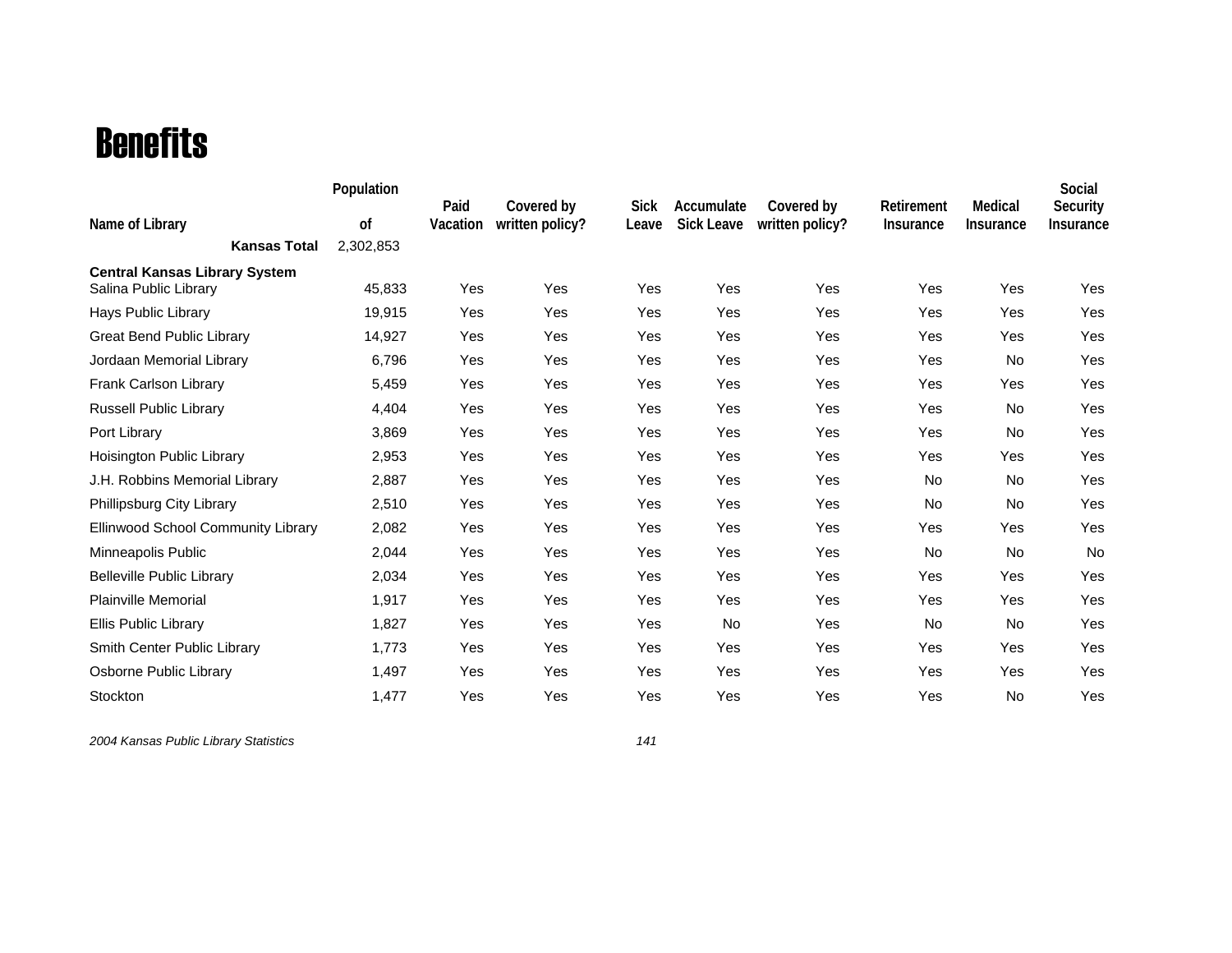|                                                                | Population | Paid     | Covered by      | <b>Sick</b> | Accumulate        | Covered by      | Retirement | Medical          | Social<br>Security |
|----------------------------------------------------------------|------------|----------|-----------------|-------------|-------------------|-----------------|------------|------------------|--------------------|
| Name of Library                                                | of         | Vacation | written policy? | Leave       | <b>Sick Leave</b> | written policy? | Insurance  | <b>Insurance</b> | Insurance          |
| <b>Kansas Total</b>                                            | 2,302,853  |          |                 |             |                   |                 |            |                  |                    |
| <b>Central Kansas Library System</b><br><b>Barnard Library</b> | 1,414      | Yes      | Yes             | Yes         | Yes               | Yes             | <b>No</b>  | No               | Yes                |
| Lincoln Carnegie Library                                       | 1,307      | Yes      | Yes             | Yes         | <b>No</b>         | Yes             | Yes        | No               | Yes                |
| Downs Carnegie                                                 | 978        | Yes      | Yes             | No          | <b>No</b>         | <b>No</b>       | No         | No               | Yes                |
| Mankato City Library                                           | 880        | No       | Yes             | <b>No</b>   | No                | Yes             | No         | No               | Yes                |
| Independent Township                                           | 816        | Yes      | Yes             | Yes         | <b>No</b>         | Yes             | No         | No               | No                 |
| Lang Memorial                                                  | 765        | Yes      | Yes             | Yes         | Yes               | Yes             | No         | No               | Yes                |
| Randolph-Decker Pub. Lib.                                      | 721        | Yes      | Yes             | No          | No                | Yes             | No         | No               | Yes                |
| Logan Public Library                                           | 566        | No       | No              | <b>No</b>   | <b>No</b>         | No              | No         | <b>No</b>        | Yes                |
| Kanopolis Public Library                                       | 524        | No       | <b>No</b>       | <b>No</b>   | No                | No              | No         | No               | No                 |
| Glasco City Library                                            | 509        | Yes      | Yes             | No          | No                | Yes             | No         | Yes              | Yes                |
| Cawker City Public Library                                     | 504        | Yes      | Yes             | Yes         | Yes               | Yes             | No         | <b>No</b>        | Yes                |
| Kensington Community/School Library                            | 492        | No       | No              | <b>No</b>   | No                | <b>No</b>       | No         | No               | No                 |
| Delphos Public Library                                         | 459        | No       | No              | <b>No</b>   | No                | <b>No</b>       | No         | No               | Yes                |
| Jewell                                                         | 447        | No       | Yes             | <b>No</b>   | <b>No</b>         | Yes             | No         | No               | Yes                |
| Glen Elder Library                                             | 422        | Yes      | Yes             | Yes         | No                | Yes             | No         | No               | Yes                |
| Lucas Public Library                                           | 416        | No       | <b>No</b>       | <b>No</b>   | <b>No</b>         | Yes             | No         | <b>No</b>        | Yes                |
| <b>Gypsum Community Library</b>                                | 401        | No       | No              | No          | No                | No              | No         | Yes              | Yes                |
| Jamestown City Library                                         | 387        | No       | Yes             | <b>No</b>   | No                | Yes             | No         | No               | Yes                |
| Scandia                                                        | 387        | Yes      | Yes             | <b>No</b>   | <b>No</b>         | No              | <b>No</b>  | No               | Yes                |
| <b>Otis Community Library</b>                                  | 316        | Yes      | Yes             | Yes         | No                | Yes             | No         | No               | Yes                |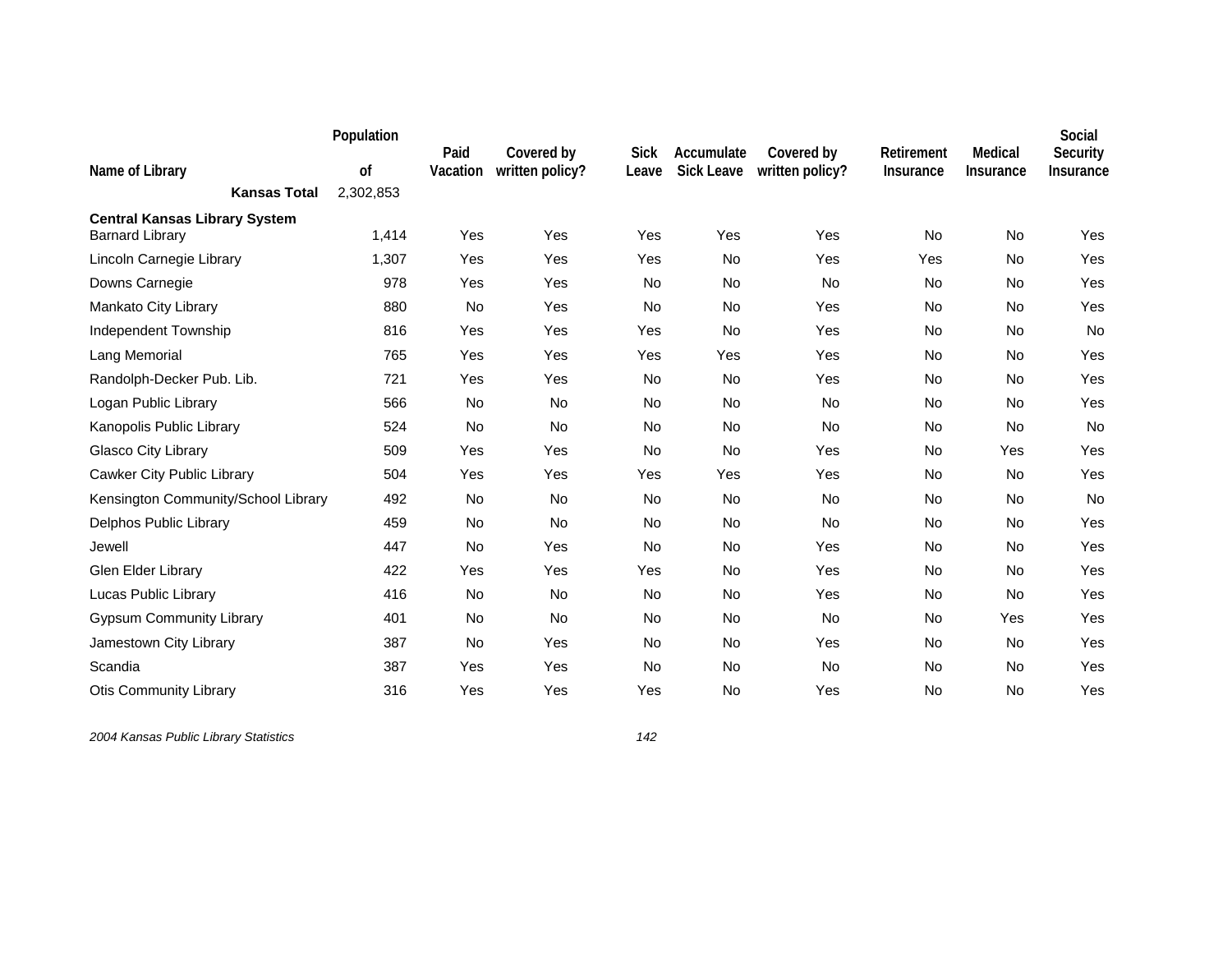|                                                                     | Population |                  |                               |                      |                                 |                               |                         |                             | Social                |
|---------------------------------------------------------------------|------------|------------------|-------------------------------|----------------------|---------------------------------|-------------------------------|-------------------------|-----------------------------|-----------------------|
| Name of Library                                                     | 0f         | Paid<br>Vacation | Covered by<br>written policy? | <b>Sick</b><br>Leave | Accumulate<br><b>Sick Leave</b> | Covered by<br>written policy? | Retirement<br>Insurance | Medical<br><b>Insurance</b> | Security<br>Insurance |
| <b>Kansas Total</b>                                                 | 2,302,853  |                  |                               |                      |                                 |                               |                         |                             |                       |
| <b>Central Kansas Library System</b><br>Sylvan Grove Public Library | 310        | Yes              | Yes                           | No.                  | <b>No</b>                       | No                            | <b>No</b>               | <b>No</b>                   | Yes                   |
| <b>Courtland Community Library</b>                                  | 302        | Yes              | Yes                           | Yes                  | <b>No</b>                       | Yes                           | <b>No</b>               | <b>No</b>                   | Yes                   |
| Mccracken Public Library                                            | 293        | No.              | <b>No</b>                     | <b>No</b>            | <b>No</b>                       | <b>No</b>                     | <b>No</b>               | <b>No</b>                   | Yes                   |
| Lebanon Community Library                                           | 279        | Yes              | Yes                           | Yes                  | <b>No</b>                       | Yes                           | No                      | No                          | <b>No</b>             |
| Palco Public Library                                                | 235        | Yes              | Yes                           | Yes                  | Yes                             | Yes                           | No                      | No                          | <b>No</b>             |
| <b>Burr Oak City Library</b>                                        | 234        | No               | <b>No</b>                     | <b>No</b>            | No                              | No                            | No                      | No                          | <b>No</b>             |
| <b>Bison Community Library</b>                                      | 221        | Yes              | Yes                           | Yes                  | Yes                             | Yes                           | <b>No</b>               | <b>No</b>                   | Yes                   |
| Kirwin City Library                                                 | 218        | Yes              | Yes                           | Yes                  | Yes                             | Yes                           | No                      | Yes                         | Yes                   |
| Luray City Library                                                  | 188        | Yes              | Yes                           | Yes                  | Yes                             | <b>No</b>                     | No                      | No                          | <b>No</b>             |
| Long Island Community Library                                       | 148        | No               | Yes                           | <b>No</b>            | <b>No</b>                       | Yes                           | No                      | No                          | Yes                   |
| Rae Hobson Memorial Library                                         | 147        | <b>No</b>        | Yes                           | <b>No</b>            | <b>No</b>                       | Yes                           | <b>No</b>               | <b>No</b>                   | No                    |
| Sunshine City Library                                               | 134        | <b>No</b>        | <b>No</b>                     | <b>No</b>            | <b>No</b>                       | <b>No</b>                     | <b>No</b>               | <b>No</b>                   | <b>No</b>             |
| <b>Gaylord City Library</b>                                         | 131        | <b>No</b>        | <b>No</b>                     | <b>No</b>            | <b>No</b>                       | <b>No</b>                     | No                      | <b>No</b>                   | <b>No</b>             |
| Formoso Public Library                                              | 116        | No               | Yes                           | <b>No</b>            | No                              | Yes                           | <b>No</b>               | No                          | Yes                   |
| Randall Public Library                                              | 77         | Yes              | No                            | Yes                  | No                              | <b>No</b>                     | No                      | No                          | Yes                   |
| <b>System Total</b>                                                 | 139,948    |                  |                               |                      |                                 |                               |                         |                             |                       |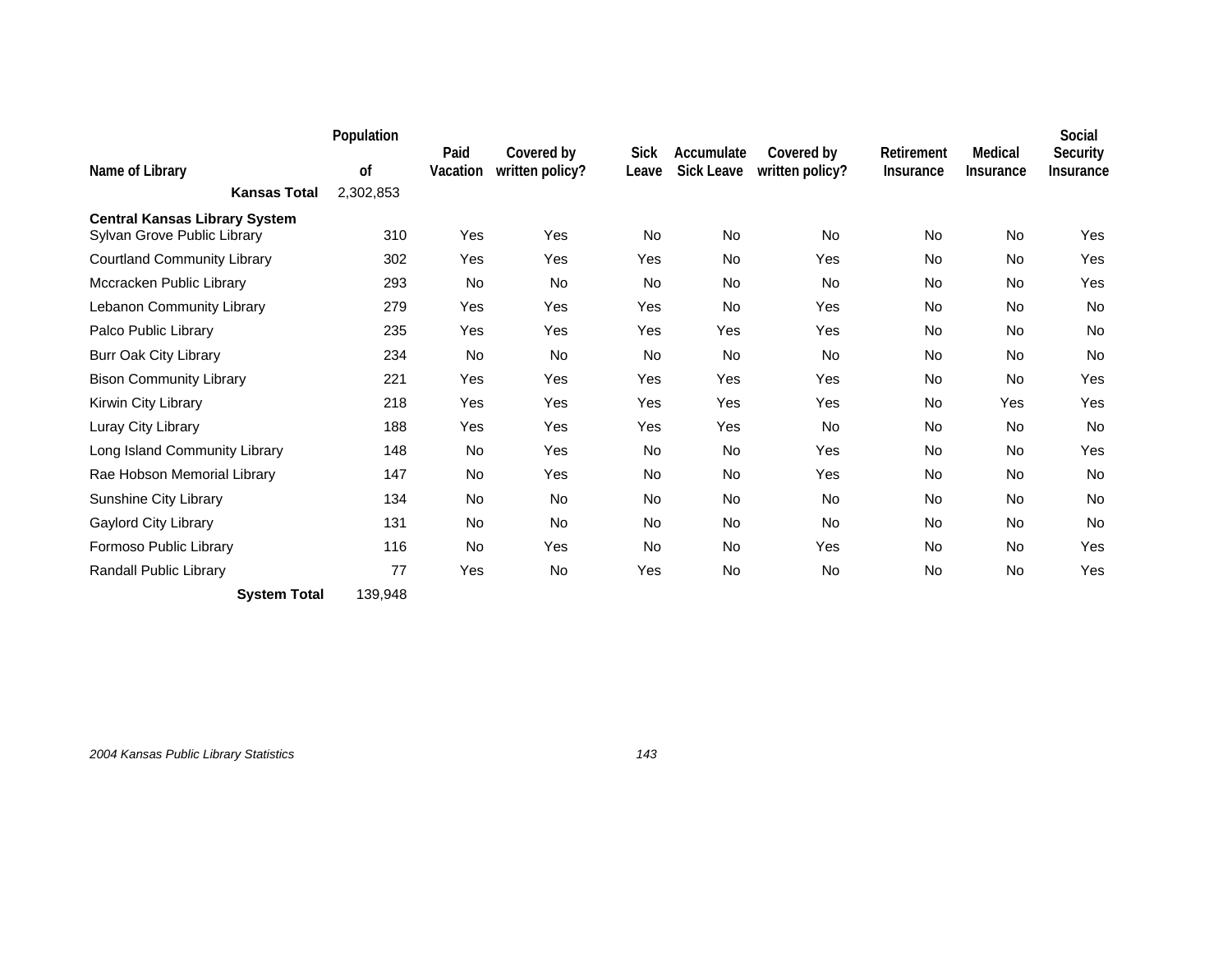|                                                                        | Population | Paid     | Covered by      | <b>Sick</b> | Accumulate        | Covered by      | Retirement | Medical   | Social<br>Security |
|------------------------------------------------------------------------|------------|----------|-----------------|-------------|-------------------|-----------------|------------|-----------|--------------------|
| Name of Library                                                        | 0f         | Vacation | written policy? | Leave       | <b>Sick Leave</b> | written policy? | Insurance  | Insurance | Insurance          |
| <b>Kansas Total</b>                                                    | 2,302,853  |          |                 |             |                   |                 |            |           |                    |
| <b>North Central Kansas Library System</b><br>Manhattan Public Library | 44,733     | Yes      | Yes             | Yes         | Yes               | Yes             | Yes        | Yes       | Yes                |
| Emporia Public Library                                                 | 32,516     | Yes      | Yes             | Yes         | Yes               | Yes             | Yes        | Yes       | Yes                |
| Dorothy Bramlage Public Library                                        | 26,313     | Yes      | Yes             | Yes         | Yes               | Yes             | Yes        | Yes       | Yes                |
| Pottawatomie Wabaunsee Regional                                        | 21,222     | Yes      | Yes             | Yes         | Yes               | Yes             | Yes        | No        | Yes                |
| Abilene Public Library                                                 | 6,456      | Yes      | Yes             | Yes         | Yes               | Yes             | Yes        | Yes       | Yes                |
| Clay Center Carnegie Library                                           | 4,405      | Yes      | Yes             | Yes         | Yes               | Yes             | No         | Yes       | Yes                |
| Wamego Public Library                                                  | 4,237      | Yes      | Yes             | Yes         | Yes               | Yes             | Yes        | <b>No</b> | Yes                |
| Marysville Public Library                                              | 3,133      | Yes      | Yes             | Yes         | Yes               | Yes             | Yes        | Yes       | Yes                |
| <b>Hillsboro Public Library</b>                                        | 2,839      | Yes      | Yes             | Yes         | Yes               | Yes             | Yes        | No        | Yes                |
| Herington Public Library                                               | 2,491      | Yes      | Yes             | Yes         | Yes               | Yes             | No         | No        | Yes                |
| Council Grove Public Library                                           | 2,275      | Yes      | Yes             | Yes         | Yes               | Yes             | Yes        | <b>No</b> | Yes                |
| Marion City Library                                                    | 2,058      | Yes      | Yes             | Yes         | Yes               | Yes             | Yes        | Yes       | Yes                |
| Peabody Township Llibrary                                              | 1,523      | No       | <b>No</b>       | <b>No</b>   | <b>No</b>         | <b>No</b>       | <b>No</b>  | <b>No</b> | Yes                |
| Americus Township Library                                              | 1,518      | Yes      | Yes             | <b>No</b>   | <b>No</b>         | <b>No</b>       | Yes        | <b>No</b> | Yes                |
| Chapman Public Library                                                 | 1,252      | Yes      | Yes             | Yes         | No                | Yes             | No         | No        | Yes                |
| Cottonwood Falls/Burnley Memorial                                      | 1,183      | No       | <b>No</b>       | <b>No</b>   | <b>No</b>         | <b>No</b>       | No         | <b>No</b> | Yes                |
| Washington Library                                                     | 1,168      | Yes      | Yes             | Yes         | Yes               | Yes             | No         | No        | Yes                |
| Solomon Public Library                                                 | 1,062      | No       | No              | No          | No                | No              | No         | No        | Yes                |
| <b>Blue Rapids Public Library</b>                                      | 1,061      | Yes      | Yes             | Yes         | <b>No</b>         | Yes             | <b>No</b>  | <b>No</b> | Yes                |
| Hartford/Elmendaro Township                                            | 954        | No       | No              | No          | <b>No</b>         | No              | <b>No</b>  | <b>No</b> | Yes                |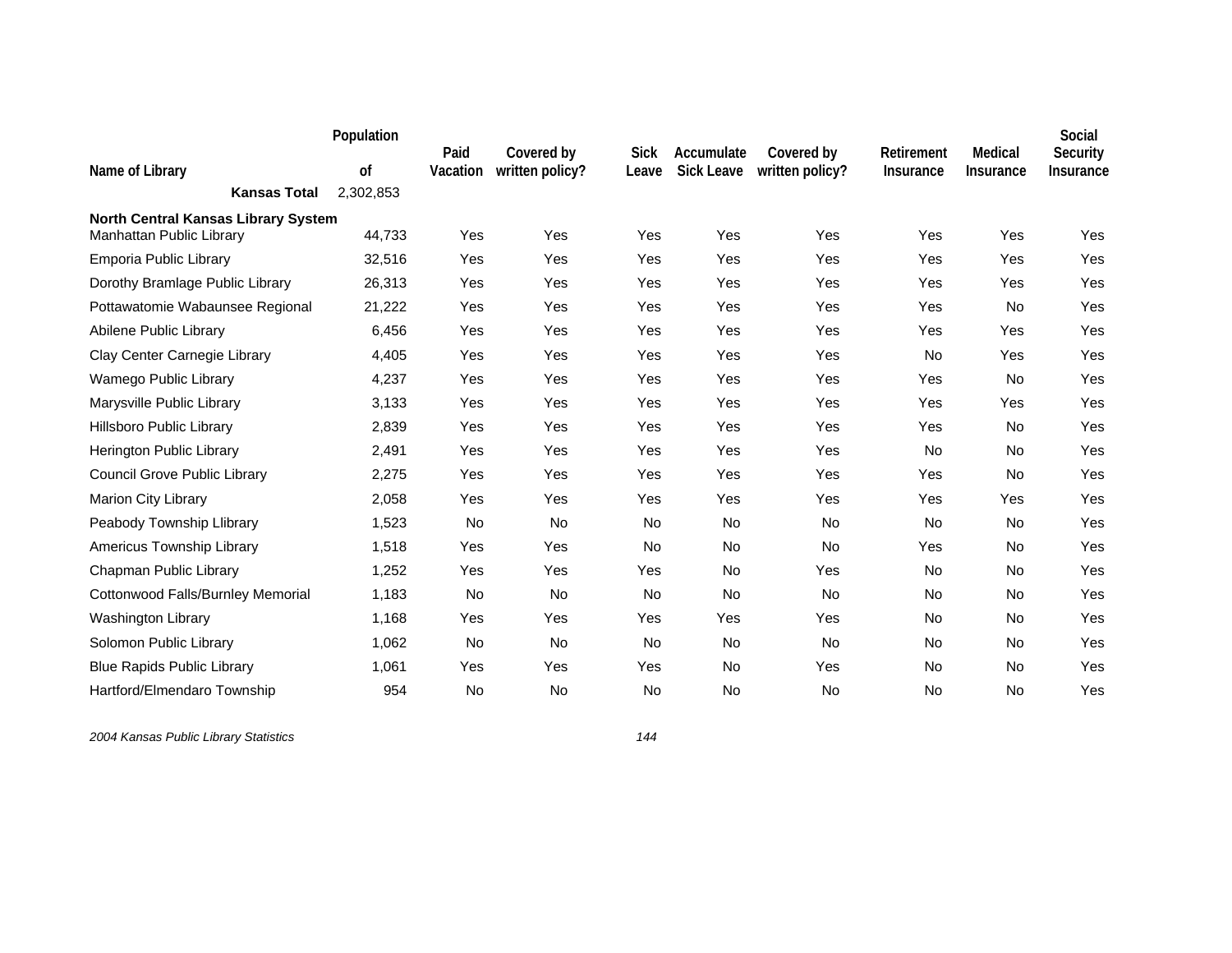|                                                                        | Population | Paid      | Covered by      | <b>Sick</b> | Accumulate        | Covered by      | Retirement | Medical   | Social<br>Security |
|------------------------------------------------------------------------|------------|-----------|-----------------|-------------|-------------------|-----------------|------------|-----------|--------------------|
| Name of Library                                                        | οf         | Vacation  | written policy? | Leave       | <b>Sick Leave</b> | written policy? | Insurance  | Insurance | Insurance          |
| <b>Kansas Total</b>                                                    | 2,302,853  |           |                 |             |                   |                 |            |           |                    |
| <b>North Central Kansas Library System</b><br><b>Hillcrest Library</b> | 900        | Yes       | Yes             | Yes         | Yes               | Yes             | Yes        | Yes       | Yes                |
| Wakefield Public Library                                               | 854        | No        | <b>No</b>       | <b>No</b>   | No                | <b>No</b>       | No         | No        | Yes                |
| <b>Enterprise Public Library</b>                                       | 823        | Yes       | Yes             | Yes         | <b>No</b>         | Yes             | No         | No        | Yes                |
| Lyon County Library Dist. #1                                           | 817        | Yes       | Yes             | No          | <b>No</b>         | <b>No</b>       | No         | No        | Yes                |
| <b>Frankfort City Library</b>                                          | 817        | Yes       | Yes             | Yes         | Yes               | Yes             | Yes        | Yes       | Yes                |
| Florence Public Library                                                | 667        | Yes       | Yes             | Yes         | No                | <b>No</b>       | No         | No        | Yes                |
| Waterville Public Library                                              | 646        | Yes       | Yes             | No          | No                | No              | No         | No        | No                 |
| <b>Hanover Public</b>                                                  | 605        | Yes       | Yes             | Yes         | No                | Yes             | No         | Yes       | Yes                |
| Goessel Public Library                                                 | 557        | Yes       | Yes             | <b>No</b>   | <b>No</b>         | Yes             | No         | <b>No</b> | No                 |
| <b>Clifton Public Library</b>                                          | 520        | No        | No              | No          | No                | No              | No         | No        | Yes                |
| <b>Whitecity Public Library</b>                                        | 497        | No        | Yes             | <b>No</b>   | Yes               | Yes             | No         | No        | Yes                |
| Leonardville City Library                                              | 439        | No        | No              | No          | No                | No              | No         | No        | No                 |
| <b>Axtell Public Library</b>                                           | 433        | Yes       | Yes             | Yes         | Yes               | Yes             | No         | No        | No                 |
| <b>Hope Community Library</b>                                          | 367        | <b>No</b> | <b>No</b>       | <b>No</b>   | <b>No</b>         | <b>No</b>       | No         | No        | <b>No</b>          |
| Elm Creek Township Library                                             | 364        | No        | No              | No          | No                | No              | No         | No        | No                 |
| Dwight Public Library                                                  | 331        | No        | No              | No          | No                | No              | No         | No        | No                 |
| Agra/F Lee Doctor Library                                              | 290        | No        | No              | <b>No</b>   | No                | No              | No         | No        | No                 |
| <b>Burns Public Library</b>                                            | 278        | No        | No              | No          | No                | No              | No         | No        | No                 |
| Summerfield Public Library                                             | 206        | No        | <b>No</b>       | <b>No</b>   | <b>No</b>         | <b>No</b>       | <b>No</b>  | <b>No</b> | <b>No</b>          |
| Vermillion Public Library                                              | 101        | No        | No              | <b>No</b>   | No                | No              | No         | No        | No                 |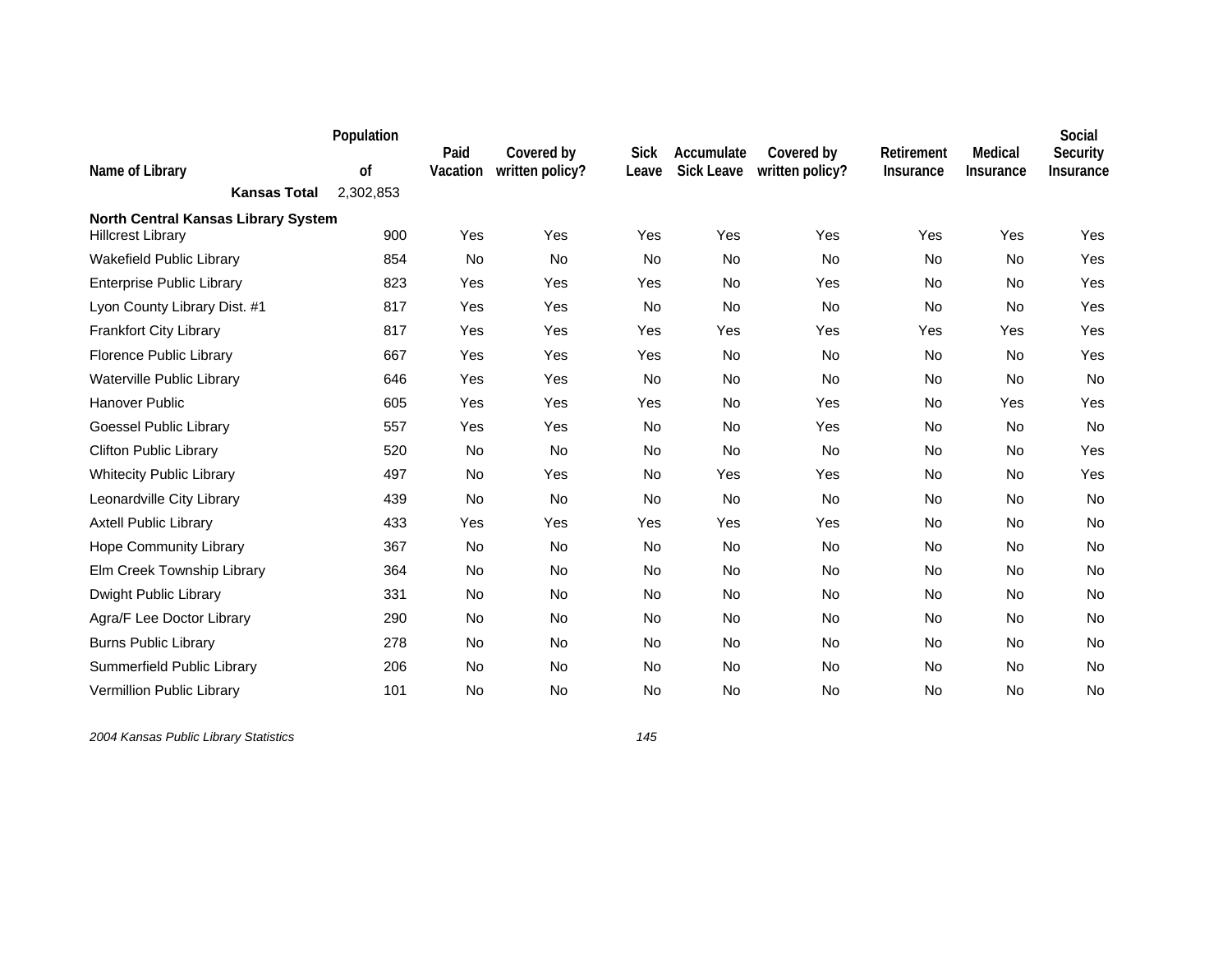| Name of Library                                                 |                     | <b>Population</b><br>0t | Paid | Covered bv<br>Vacation written policy? | Sick Accumulate | Covered by<br>Leave Sick Leave written policy? | Retirement<br>Insurance | Medical<br>Insurance | Social<br>Security<br>Insurance |
|-----------------------------------------------------------------|---------------------|-------------------------|------|----------------------------------------|-----------------|------------------------------------------------|-------------------------|----------------------|---------------------------------|
| $\mathbf{r}$ and $\mathbf{r}$ and $\mathbf{r}$ and $\mathbf{r}$ | <b>Kansas Total</b> | 2.302.853               |      |                                        |                 |                                                |                         |                      |                                 |

**North Central Kansas Library System**

**System Total** 172,911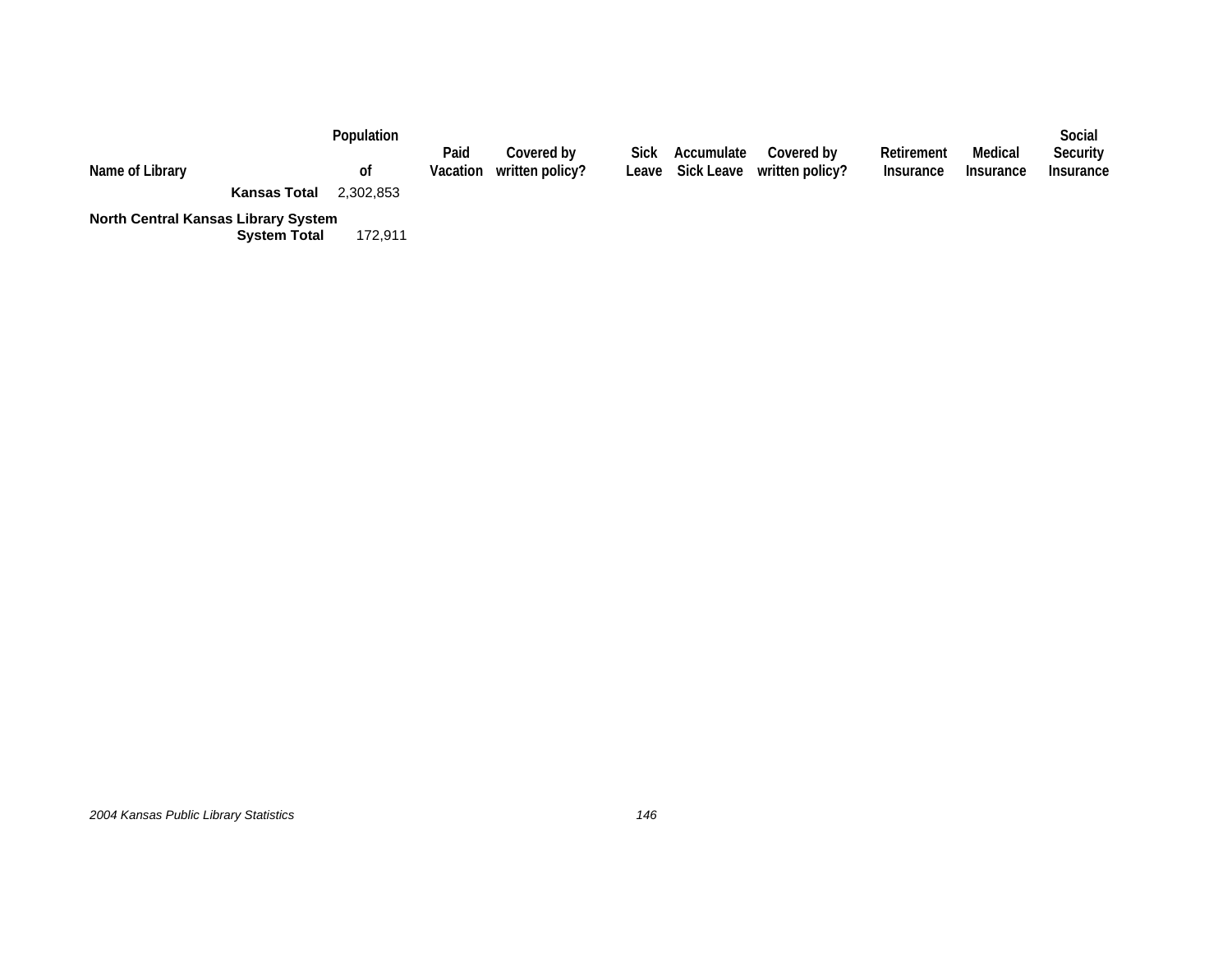|                                                                  | Population | Paid     | Covered by      | <b>Sick</b> | Accumulate        | Covered by      | Retirement       | Medical          | Social<br>Security |
|------------------------------------------------------------------|------------|----------|-----------------|-------------|-------------------|-----------------|------------------|------------------|--------------------|
| Name of Library                                                  | of         | Vacation | written policy? | Leave       | <b>Sick Leave</b> | written policy? | <b>Insurance</b> | <b>Insurance</b> | Insurance          |
| <b>Kansas Total</b>                                              | 2,302,853  |          |                 |             |                   |                 |                  |                  |                    |
| <b>Northeast Kansas Library System</b><br>Johnson County Library | 381,237    | Yes      | Yes             | Yes         | Yes               | Yes             | Yes              | Yes              | Yes                |
| Topeka & Shawnee County Public Library                           | 167,063    | Yes      | Yes             | Yes         | Yes               | Yes             | Yes              | Yes              | Yes                |
| Kansas City, Kansas Public Library                               | 150,316    | Yes      | Yes             | Yes         | Yes               | Yes             | Yes              | Yes              | Yes                |
| Olathe Public Library                                            | 105,274    | Yes      | Yes             | Yes         | Yes               | Yes             | Yes              | Yes              | Yes                |
| Lawrence Public Library                                          | 82,120     | Yes      | Yes             | Yes         | Yes               | Yes             | Yes              | Yes              | Yes                |
| Leavenworth Public Library                                       | 35,211     | Yes      | Yes             | Yes         | Yes               | Yes             | Yes              | Yes              | Yes                |
| Ottawa Library                                                   | 12,031     | Yes      | Yes             | Yes         | Yes               | Yes             | Yes              | Yes              | Yes                |
| <b>Atchison Library</b>                                          | 10,111     | Yes      | Yes             | Yes         | Yes               | Yes             | Yes              | Yes              | Yes                |
| Lansing Community Library                                        | 10,032     | Yes      | Yes             | Yes         | Yes               | Yes             | Yes              | Yes              | Yes                |
| Library District #1, Miami County                                | 8,300      | Yes      | Yes             | Yes         | Yes               | Yes             | Yes              | Yes              | Yes                |
| Library District #1, Doniphan County                             | 7,692      | Yes      | Yes             | Yes         | Yes               | Yes             | Yes              | No               | Yes                |
| Basehor Community Library, Dist. #2, Lv.                         | 6,850      | Yes      | Yes             | Yes         | Yes               | Yes             | Yes              | Yes              | Yes                |
| <b>Bonner Springs City Library</b>                               | 6,777      | Yes      | Yes             | Yes         | Yes               | Yes             | Yes              | Yes              | Yes                |
| Eudora Public Library                                            | 6,232      | Yes      | Yes             | No          | No                | No              | No               | No               | Yes                |
| Paola Free Library                                               | 5,065      | Yes      | Yes             | Yes         | Yes               | Yes             | Yes              | Yes              | Yes                |
| Osawatomie Public Library                                        | 4,595      | Yes      | Yes             | Yes         | Yes               | Yes             | No               | Yes              | Yes                |
| <b>Baldwin City Library</b>                                      | 3,637      | No       | Yes             | <b>No</b>   | No                | Yes             | <b>No</b>        | No               | Yes                |
| Beck-Bookman Library                                             | 3,341      | Yes      | Yes             | Yes         | No                | Yes             | Yes              | Yes              | Yes                |
| Hiawatha/Morrill Public Library                                  | 3,331      | Yes      | Yes             | Yes         | Yes               | Yes             | Yes              | No               | Yes                |
| Tonganoxie Public Library                                        | 3,317      | Yes      | Yes             | Yes         | Yes               | Yes             | Yes              | Yes              | Yes                |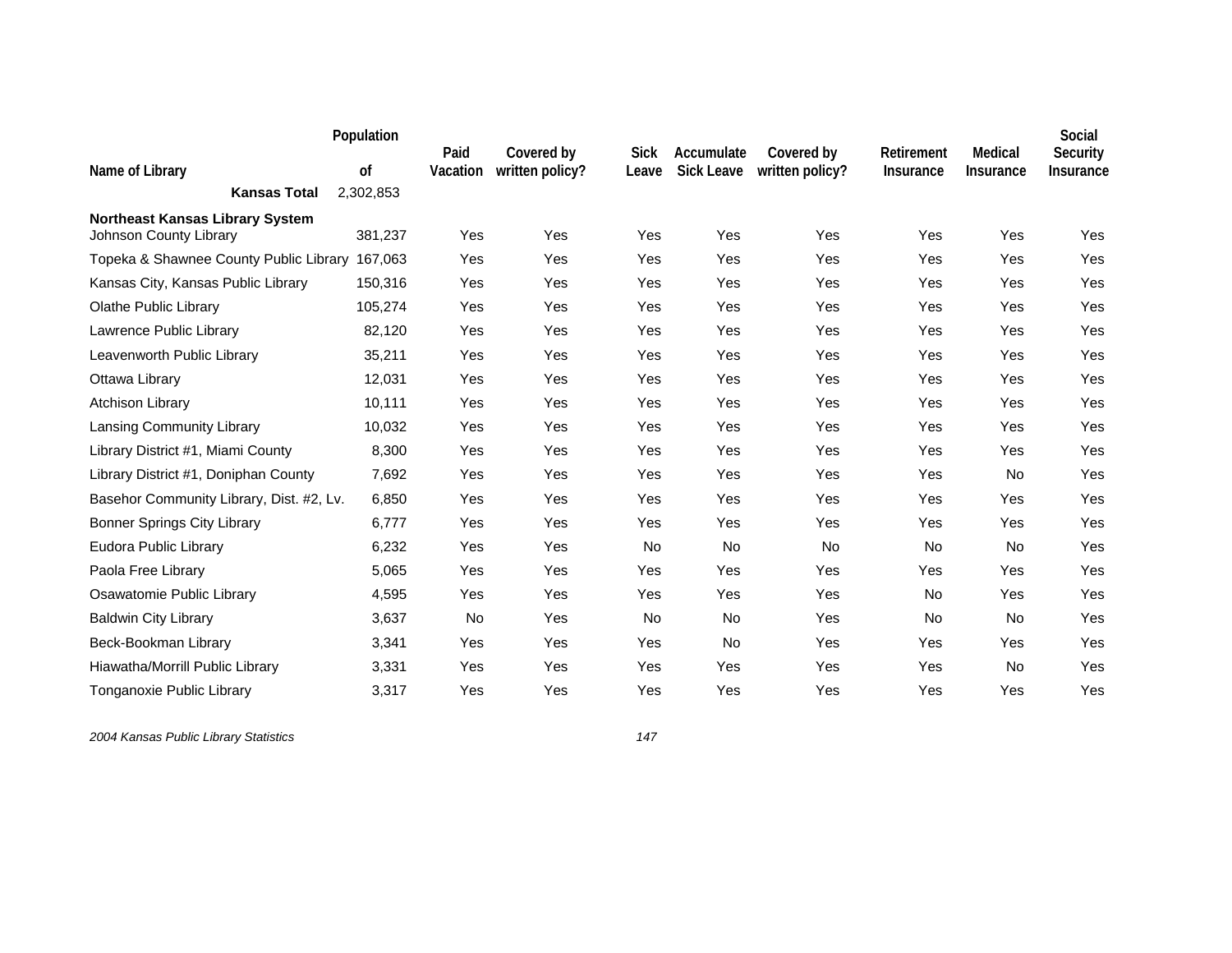|                                                                     | Population | Paid     | Covered by      | <b>Sick</b> | Accumulate        | Covered by      | Retirement | Medical   | Social<br>Security |
|---------------------------------------------------------------------|------------|----------|-----------------|-------------|-------------------|-----------------|------------|-----------|--------------------|
| Name of Library                                                     | 0f         | Vacation | written policy? | Leave       | <b>Sick Leave</b> | written policy? | Insurance  | Insurance | Insurance          |
| <b>Kansas Total</b>                                                 | 2,302,853  |          |                 |             |                   |                 |            |           |                    |
| <b>Northeast Kansas Library System</b><br>Osage City Public Library | 2,954      | Yes      | Yes             | Yes         | Yes               | Yes             | Yes        | Yes       | Yes                |
| Meriden Community Library                                           | 2,742      | Yes      | Yes             | Yes         | <b>No</b>         | Yes             | <b>No</b>  | No        | Yes                |
| Linwood Community Library Dist. #1                                  | 2,734      | Yes      | Yes             | Yes         | <b>No</b>         | Yes             | <b>No</b>  | No        | Yes                |
| Mary Cotton Public                                                  | 2,559      | Yes      | Yes             | Yes         | Yes               | Yes             | Yes        | <b>No</b> | Yes                |
| Oskaloosa Public Library                                            | 2,182      | Yes      | Yes             | Yes         | Yes               | Yes             | Yes        | Yes       | Yes                |
| Seneca Free Library                                                 | 2,084      | Yes      | Yes             | Yes         | No                | Yes             | Yes        | No        | Yes                |
| Delaware Township Library                                           | 2,068      | Yes      | Yes             | Yes         | Yes               | Yes             | No         | No        | Yes                |
| Silver Lake Library                                                 | 1,993      | Yes      | Yes             | Yes         | Yes               | Yes             | No         | <b>No</b> | Yes                |
| Horton Public Library                                               | 1,883      | Yes      | Yes             | Yes         | Yes               | Yes             | Yes        | No        | Yes                |
| Rossville Community Library                                         | 1,846      | Yes      | Yes             | Yes         | Yes               | Yes             | Yes        | No        | Yes                |
| Lyndon Carnegie Library                                             | 1,628      | Yes      | Yes             | Yes         | Yes               | Yes             | <b>No</b>  | <b>No</b> | Yes                |
| <b>Wellsville City Library</b>                                      | 1,595      | Yes      | Yes             | Yes         | Yes               | Yes             | Yes        | No        | Yes                |
| Carbondale City Library                                             | 1,439      | Yes      | Yes             | Yes         | Yes               | Yes             | No         | No        | Yes                |
| Winchester Public Library                                           | 1,287      | No       | Yes             | <b>No</b>   | <b>No</b>         | Yes             | <b>No</b>  | No        | Yes                |
| <b>Burlingame Community Library</b>                                 | 997        | Yes      | Yes             | Yes         | Yes               | Yes             | No         | <b>No</b> | Yes                |
| Nortonville Public Library                                          | 971        | Yes      | Yes             | Yes         | <b>No</b>         | Yes             | Yes        | Yes       | Yes                |
| Overbrook Public Library                                            | 960        | Yes      | Yes             | Yes         | No                | Yes             | Yes        | No        | Yes                |
| <b>Mclouth Public Library</b>                                       | 855        | Yes      | Yes             | Yes         | No                | Yes             | No         | No        | No                 |
| <b>Effingham Community Library</b>                                  | 585        | Yes      | Yes             | Yes         | <b>No</b>         | Yes             | <b>No</b>  | Yes       | No                 |
| <b>Barnes Reading Room</b>                                          | 530        | Yes      | Yes             | Yes         | No                | Yes             | No         | No        | Yes                |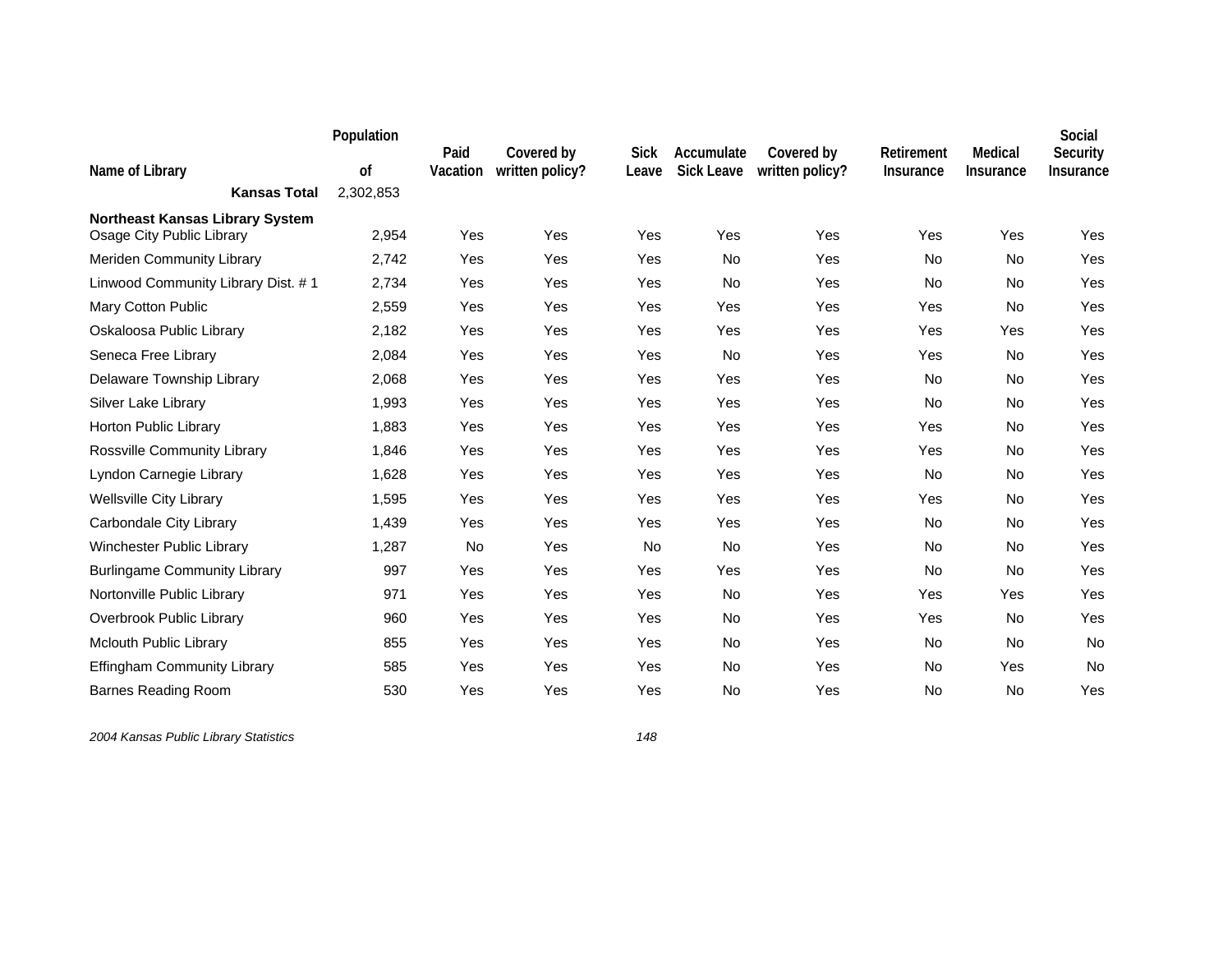|                                                            | Population | Paid     | Covered by      | Sick  | Accumulate        | Covered by      | Retirement | Medical   | Social<br>Security |
|------------------------------------------------------------|------------|----------|-----------------|-------|-------------------|-----------------|------------|-----------|--------------------|
| Name of Library                                            | 0f         | Vacation | written policy? | Leave | <b>Sick Leave</b> | written policy? | Insurance  | Insurance | Insurance          |
| <b>Kansas Total</b>                                        | 2,302,853  |          |                 |       |                   |                 |            |           |                    |
| Northeast Kansas Library System<br>Richmond Public Library | 518        | Yes      | Yes             | Yes   | No                | Yes             | No         | <b>No</b> | Yes                |
| Centralia Coim, Munity Library                             | 512        | No       | Yes             | No    | <b>No</b>         | Yes             | No         | Yes       | Yes                |
| <b>Wetmore Public Library</b>                              | 357        | Yes      | Yes             | Yes   | Yes               | Yes             | No         | No        | <b>No</b>          |
| Bern Community Library                                     | 201        | Yes      | Yes             | Yes   | Yes               | No              | No         | <b>No</b> | Yes                |
| Corning City Library                                       | 167        | No       | Yes             | No    | No                | Yes             | No         | No        | Yes                |
| <b>System Total</b>                                        | 1.048.179  |          |                 |       |                   |                 |            |           |                    |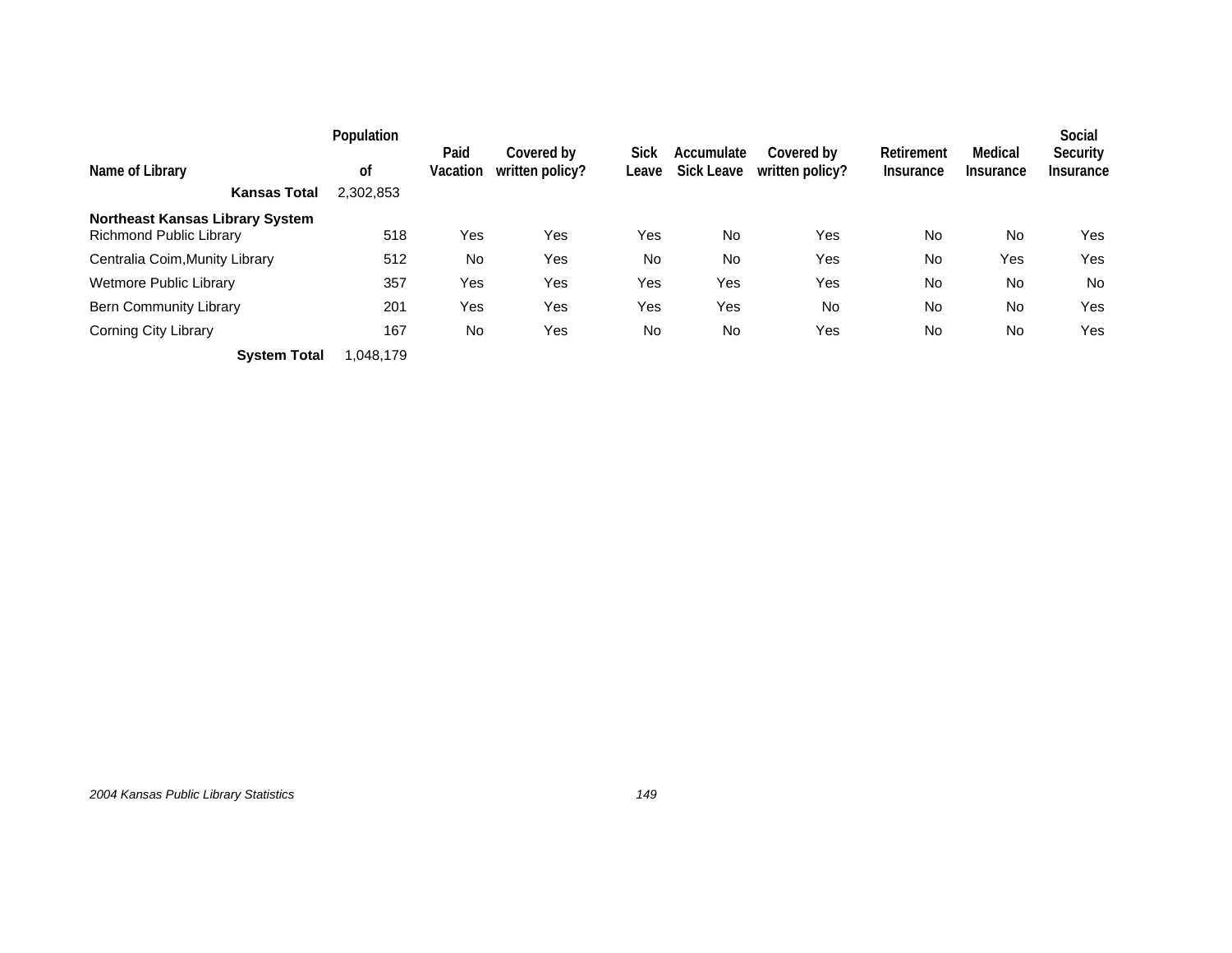|                                                                          | Population | Paid      | Covered by      | <b>Sick</b> | Accumulate        | Covered by      | Retirement | Medical   | Social<br>Security |
|--------------------------------------------------------------------------|------------|-----------|-----------------|-------------|-------------------|-----------------|------------|-----------|--------------------|
| Name of Library                                                          | 0f         | Vacation  | written policy? | Leave       | <b>Sick Leave</b> | written policy? | Insurance  | Insurance | Insurance          |
| <b>Kansas Total</b>                                                      | 2,302,853  |           |                 |             |                   |                 |            |           |                    |
| <b>Northwest Kansas Library System</b><br>Colby/Pioneer Memorial Library | 5,244      | Yes       | Yes             | Yes         | Yes               | Yes             | Yes        | No        | Yes                |
| <b>Goodland Public Library</b>                                           | 4,589      | Yes       | Yes             | Yes         | Yes               | Yes             | Yes        | <b>No</b> | Yes                |
| Norton Public Library                                                    | 2,901      | Yes       | Yes             | Yes         | Yes               | Yes             | Yes        | Yes       | Yes                |
| <b>Atwood Public Library</b>                                             | 2,843      | Yes       | Yes             | Yes         | Yes               | Yes             | Yes        | No        | Yes                |
| <b>Graham County Public Library</b>                                      | 2,808      | Yes       | Yes             | Yes         | Yes               | Yes             | Yes        | Yes       | Yes                |
| Sheridan County Public Library                                           | 2,662      | Yes       | Yes             | Yes         | Yes               | Yes             | Yes        | No        | Yes                |
| Oakley Public Library                                                    | 2,029      | Yes       | Yes             | Yes         | Yes               | Yes             | Yes        | Yes       | Yes                |
| <b>Oberlin City Library</b>                                              | 1,884      | Yes       | Yes             | Yes         | Yes               | Yes             | No         | No        | No                 |
| <b>Wakeeney Public Library</b>                                           | 1,800      | Yes       | No              | Yes         | No                | No              | Yes        | No        | Yes                |
| St. Francis Public Library                                               | 1,390      | Yes       | Yes             | Yes         | Yes               | Yes             | No         | No        | No                 |
| Jay Johnson Public Library                                               | 901        | Yes       | Yes             | Yes         | Yes               | Yes             | Yes        | <b>No</b> | Yes                |
| Sharon Springs Public Library                                            | 799        | No        | No              | <b>No</b>   | No                | No              | No         | No        | No                 |
| Almena City Library                                                      | 460        | <b>No</b> | <b>No</b>       | <b>No</b>   | <b>No</b>         | <b>No</b>       | <b>No</b>  | <b>No</b> | Yes                |
| <b>Bird City Public Library</b>                                          | 444        | No        | <b>No</b>       | <b>No</b>   | <b>No</b>         | <b>No</b>       | No         | <b>No</b> | No                 |
| <b>Grinnell/Moore Family Library</b>                                     | 314        | No        | No              | No          | No                | No              | No         | Yes       | No                 |
| <b>Grainfield City Library</b>                                           | 313        | <b>No</b> | <b>No</b>       | <b>No</b>   | <b>No</b>         | <b>No</b>       | No         | <b>No</b> | Yes                |
| Lenora Public Library                                                    | 300        | Yes       | Yes             | Yes         | <b>No</b>         | Yes             | No         | <b>No</b> | Yes                |
| Selden Public Library                                                    | 190        | No        | No              | No          | No                | No              | No         | No        | No                 |
| Norcatur Public Library                                                  | 161        | <b>No</b> | <b>No</b>       | <b>No</b>   | <b>No</b>         | <b>No</b>       | <b>No</b>  | <b>No</b> | Yes                |
| Jennings City Library                                                    | 135        | No        | <b>No</b>       | <b>No</b>   | No                | <b>No</b>       | <b>No</b>  | No        | Yes                |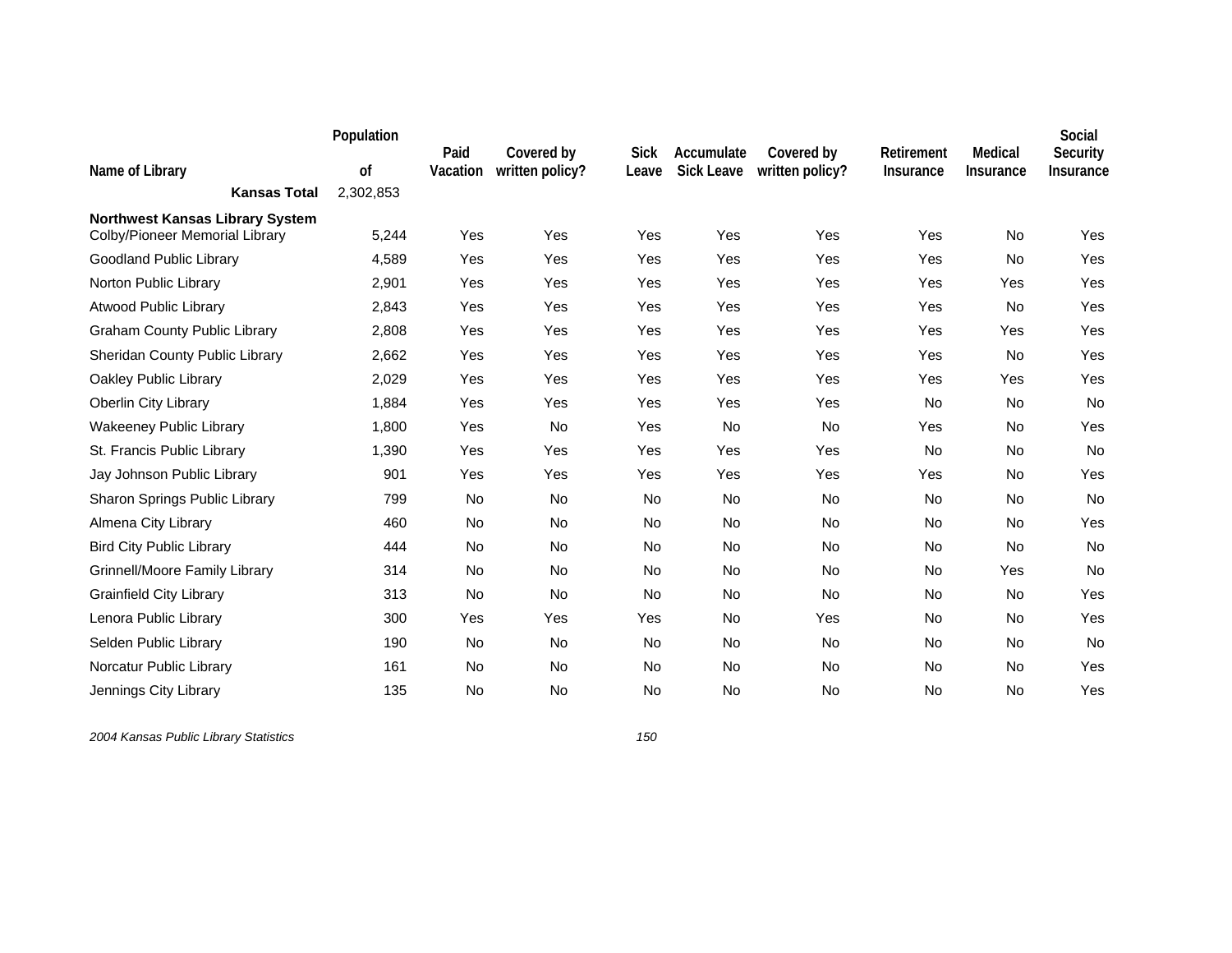| Name of Library                                             | Population<br>0t | Paid<br>Vacation | Covered by<br>written policy? | Sick<br>Leave | Accumulate<br><b>Sick Leave</b> | Covered by<br>written policy? | Retirement<br><b>Insurance</b> | Medical<br>Insurance | Social<br>Security<br>Insurance |
|-------------------------------------------------------------|------------------|------------------|-------------------------------|---------------|---------------------------------|-------------------------------|--------------------------------|----------------------|---------------------------------|
| <b>Kansas Total</b>                                         | 2.302.853        |                  |                               |               |                                 |                               |                                |                      |                                 |
| <b>Northwest Kansas Library System</b><br>Gove City Library | 99               | No               | No                            | No            | No                              | No                            | No                             | No                   | <b>No</b>                       |
| <b>System Total</b>                                         | 32,266           |                  |                               |               |                                 |                               |                                |                      |                                 |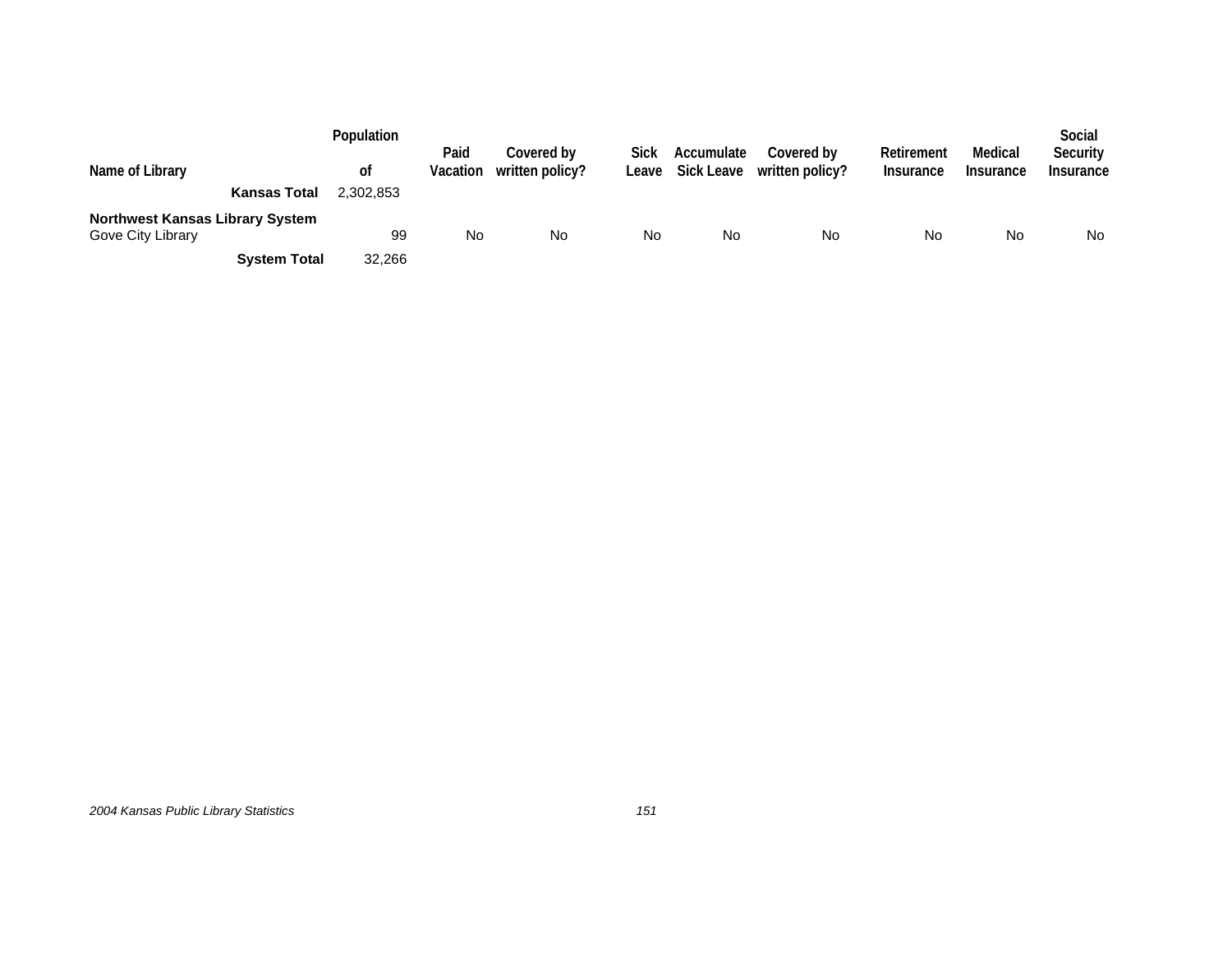|                                                               | Population | Paid     | Covered by      | <b>Sick</b> | Accumulate        | Covered by      | Retirement       | Medical          | Social<br>Security |
|---------------------------------------------------------------|------------|----------|-----------------|-------------|-------------------|-----------------|------------------|------------------|--------------------|
| Name of Library                                               | of         | Vacation | written policy? | Leave       | <b>Sick Leave</b> | written policy? | <b>Insurance</b> | <b>Insurance</b> | Insurance          |
| <b>Kansas Total</b>                                           | 2,302,853  |          |                 |             |                   |                 |                  |                  |                    |
| South Central Kansas Library System<br>Wichita Public Library | 354,617    | Yes      | Yes             | Yes         | Yes               | Yes             | Yes              | Yes              | Yes                |
| Hutchison Public Library                                      | 40,783     | Yes      | Yes             | Yes         | Yes               | Yes             | Yes              | Yes              | Yes                |
| Derby Public Library                                          | 19,200     | Yes      | Yes             | Yes         | Yes               | Yes             | Yes              | Yes              | Yes                |
| Newton Public Library                                         | 17,977     | Yes      | Yes             | Yes         | Yes               | Yes             | Yes              | Yes              | Yes                |
| Mcpherson Public Library                                      | 13,731     | Yes      | Yes             | Yes         | Yes               | Yes             | Yes              | Yes              | Yes                |
| <b>Bradford Memorial Library</b>                              | 12,686     | Yes      | Yes             | Yes         | Yes               | Yes             | Yes              | Yes              | Yes                |
| Winfield Public Library                                       | 12,016     | Yes      | Yes             | Yes         | Yes               | Yes             | Yes              | Yes              | Yes                |
| Arkansas City Public Library                                  | 11,788     | Yes      | Yes             | Yes         | Yes               | Yes             | Yes              | Yes              | Yes                |
| Haysville Community Library                                   | 9,545      | Yes      | Yes             | Yes         | No                | Yes             | Yes              | Yes              | Yes                |
| Pratt Public Library                                          | 9,437      | Yes      | Yes             | Yes         | Yes               | Yes             | Yes              | Yes              | Yes                |
| Augusta Public Library                                        | 8,486      | Yes      | Yes             | Yes         | Yes               | Yes             | Yes              | Yes              | Yes                |
| <b>Wellington Public</b>                                      | 8,299      | Yes      | Yes             | Yes         | Yes               | Yes             | Yes              | Yes              | Yes                |
| Andover Public Library                                        | 8,222      | Yes      | Yes             | Yes         | Yes               | Yes             | Yes              | Yes              | Yes                |
| Park City Community Public Library                            | 6,877      | Yes      | Yes             | Yes         | No                | Yes             | No               | No               | Yes                |
| Mulvane Public Library                                        | 5,536      | Yes      | Yes             | Yes         | Yes               | Yes             | Yes              | No               | Yes                |
| Edna Buschow Memorial Library                                 | 5,167      | Yes      | No              | No          | No                | No              | No               | No               | Yes                |
| <b>Hesston Public Library</b>                                 | 3,614      | Yes      | Yes             | Yes         | Yes               | Yes             | Yes              | Yes              | Yes                |
| Lyons Public Library                                          | 3,565      | Yes      | Yes             | Yes         | Yes               | Yes             | Yes              | Yes              | Yes                |
| <b>Lindsborg Community Library</b>                            | 3,290      | No       | No              | <b>No</b>   | No                | No              | Yes              | No               | Yes                |
| Kingman Carnegie Library                                      | 3,270      | Yes      | Yes             | No          | No                | Yes             | Yes              | Yes              | Yes                |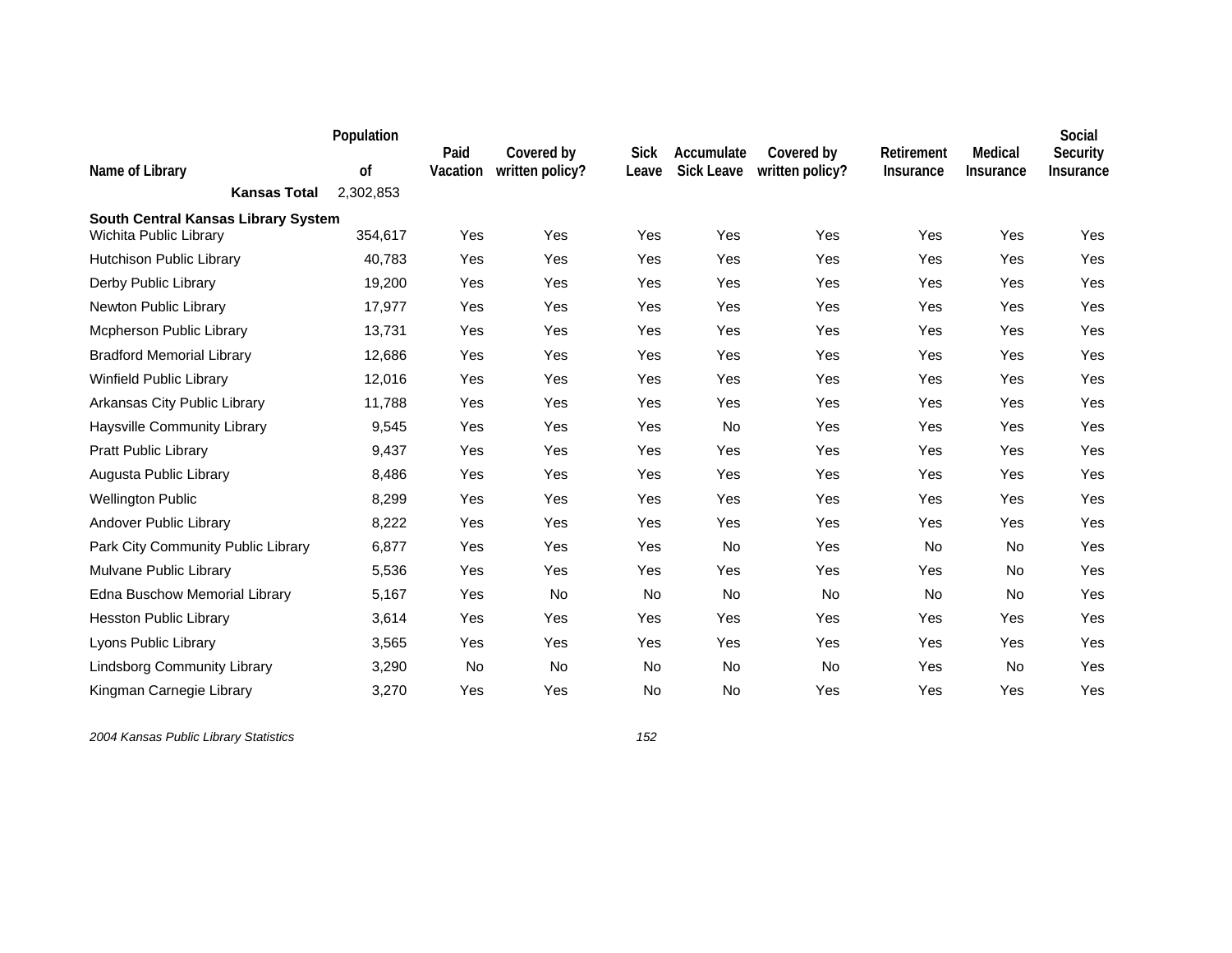|                                     | Population | Paid     | Covered by      | <b>Sick</b> | Accumulate        | Covered by      | Retirement | Medical          | Social<br>Security |
|-------------------------------------|------------|----------|-----------------|-------------|-------------------|-----------------|------------|------------------|--------------------|
| Name of Library                     | 0f         | Vacation | written policy? | Leave       | <b>Sick Leave</b> | written policy? | Insurance  | <b>Insurance</b> | Insurance          |
| <b>Kansas Total</b>                 | 2,302,853  |          |                 |             |                   |                 |            |                  |                    |
| South Central Kansas Library System |            |          |                 |             |                   |                 |            |                  |                    |
| Kiowa County Library                | 3,152      | Yes      | Yes             | Yes         | No                | Yes             | Yes        | No               | Yes                |
| <b>Goddard Public Library</b>       | 2,932      | Yes      | Yes             | Yes         | <b>No</b>         | Yes             | Yes        | <b>No</b>        | Yes                |
| Douglass Public Library             | 2,611      | Yes      | Yes             | No          | No                | No              | Yes        | No               | Yes                |
| <b>Sterling Free Public Library</b> | 2,568      | Yes      | Yes             | Yes         | <b>No</b>         | Yes             | Yes        | <b>Yes</b>       | Yes                |
| <b>Cheney Public Library</b>        | 2,492      | No       | Yes             | <b>No</b>   | No                | Yes             | Yes        | No               | Yes                |
| Anthony Public Library              | 2,308      | Yes      | Yes             | Yes         | Yes               | Yes             | Yes        | No               | Yes                |
| <b>Colwich Community Library</b>    | 2,249      | Yes      | Yes             | <b>No</b>   | <b>No</b>         | <b>No</b>       | No         | Yes              | Yes                |
| <b>Clearwater Public Library</b>    | 2,202      | Yes      | Yes             | Yes         | No                | Yes             | No         | No               | No                 |
| Lincoln Library                     | 2,067      | Yes      | Yes             | Yes         | <b>No</b>         | Yes             | No         | <b>No</b>        | Yes                |
| <b>Halstead Public Library</b>      | 1,888      | Yes      | Yes             | Yes         | No                | Yes             | Yes        | <b>Yes</b>       | Yes                |
| <b>Belle Plaine Public Library</b>  | 1,654      | Yes      | Yes             | No          | No                | No              | No         | No               | No                 |
| Moundridge Public Library           | 1,645      | No       | <b>No</b>       | <b>No</b>   | <b>No</b>         | <b>No</b>       | <b>No</b>  | <b>No</b>        | Yes                |
| Sedgwick/Lillian Tear               | 1,637      | Yes      | Yes             | Yes         | Yes               | Yes             | Yes        | Yes              | Yes                |
| <b>Harper Public Library</b>        | 1,498      | Yes      | Yes             | Yes         | Yes               | Yes             | No         | No               | Yes                |
| <b>Andale District Library</b>      | 1,429      | No       | No              | <b>No</b>   | No                | <b>No</b>       | No         | No               | No                 |
| Towanda Public Library              | 1,338      | Yes      | Yes             | <b>No</b>   | <b>No</b>         | Yes             | <b>No</b>  | <b>No</b>        | Yes                |
| <b>Buhler Public Library</b>        | 1,336      | Yes      | Yes             | Yes         | <b>No</b>         | Yes             | Yes        | <b>Yes</b>       | Yes                |
| Conway Springs City Library         | 1,277      | No       | No              | <b>No</b>   | No                | No              | Yes        | No               | Yes                |
| Ida Long Goodman Memorial Library   | 1,249      | Yes      | Yes             | Yes         | Yes               | Yes             | No         | Yes              | No                 |
| Caldwell Carnegie Library           | 1,224      | Yes      | Yes             | Yes         | No                | No              | No         | No               | Yes                |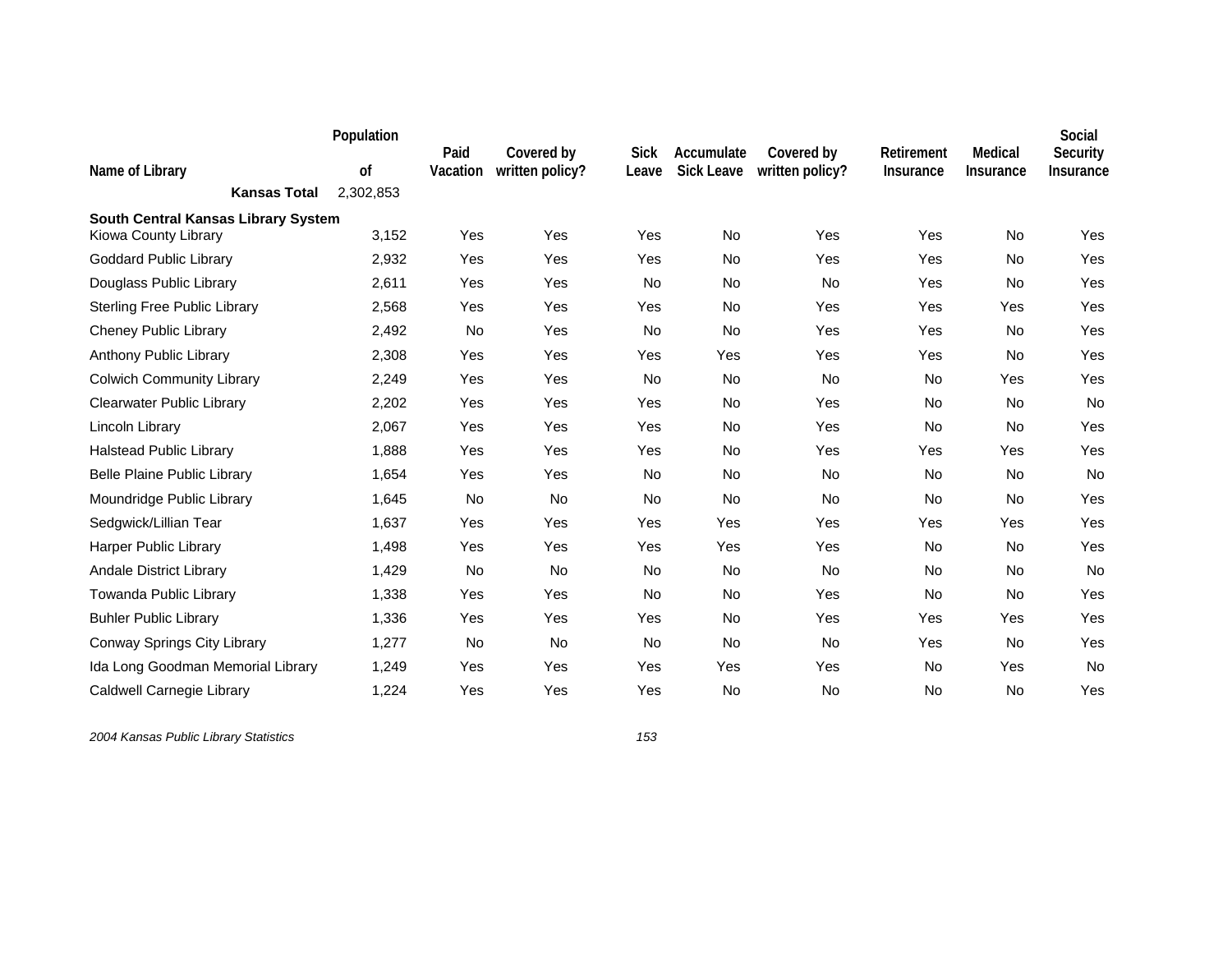|                                                             | Population | Paid     | Covered by      | <b>Sick</b> | Accumulate        | Covered by      | Retirement | Medical   | Social<br>Security |
|-------------------------------------------------------------|------------|----------|-----------------|-------------|-------------------|-----------------|------------|-----------|--------------------|
| Name of Library                                             | 0f         | Vacation | written policy? | Leave       | <b>Sick Leave</b> | written policy? | Insurance  | Insurance | Insurance          |
| <b>Kansas Total</b>                                         | 2,302,853  |          |                 |             |                   |                 |            |           |                    |
| South Central Kansas Library System<br>Inman Public Library | 1,194      | No       | <b>No</b>       | No          | No                | <b>No</b>       | No         | No        | Yes                |
| Nickerson Public Library                                    | 1,183      | Yes      | Yes             | <b>No</b>   | <b>No</b>         | <b>No</b>       | <b>No</b>  | <b>No</b> | Yes                |
| Haven Public Library                                        | 1,170      | Yes      | Yes             | Yes         | <b>No</b>         | Yes             | <b>No</b>  | No        | No                 |
| <b>Oxford Public Library</b>                                | 1,134      | Yes      | Yes             | Yes         | Yes               | Yes             | Yes        | Yes       | Yes                |
| Mt. Hope Public Library                                     | 1,125      | No       | <b>No</b>       | <b>No</b>   | <b>No</b>         | <b>No</b>       | No         | No        | No                 |
| Nora E. Larabee Memorial Library                            | 1,097      | Yes      | Yes             | Yes         | Yes               | Yes             | Yes        | No        | Yes                |
| Canton Township                                             | 1,073      | Yes      | <b>No</b>       | <b>No</b>   | <b>No</b>         | <b>No</b>       | <b>No</b>  | No        | Yes                |
| Kiowa Public Library                                        | 989        | No       | Yes             | <b>No</b>   | No                | Yes             | <b>No</b>  | <b>No</b> | Yes                |
| Ruth Dole Memorial Library                                  | 921        | Yes      | Yes             | No          | No                | No              | No         | No        | Yes                |
| Garden Plain Community Library                              | 807        | No       | <b>No</b>       | <b>No</b>   | No                | <b>No</b>       | No         | No        | No                 |
| <b>Udall Public Library</b>                                 | 789        | Yes      | No              | <b>No</b>   | No                | No              | No         | No        | Yes                |
| <b>Marquette Community Library</b>                          | 750        | Yes      | Yes             | Yes         | <b>No</b>         | Yes             | No         | <b>No</b> | Yes                |
| Little River Community Library                              | 723        | Yes      | Yes             | <b>No</b>   | <b>No</b>         | <b>No</b>       | No         | <b>No</b> | Yes                |
| Argonia/Dixon Township Library                              | 712        | No       | Yes             | <b>No</b>   | No                | Yes             | No         | No        | Yes                |
| Potwin Public Library                                       | 651        | No       | No              | <b>No</b>   | No                | <b>No</b>       | No         | No        | Yes                |
| Leon Public Library                                         | 646        | No       | No              | <b>No</b>   | No                | No              | No         | No        | No                 |
| <b>Whitewater Memorial Library</b>                          | 636        | No       | No              | <b>No</b>   | <b>No</b>         | <b>No</b>       | No         | No        | Yes                |
| <b>Attica City Library</b>                                  | 609        | No       | <b>No</b>       | <b>No</b>   | No                | <b>No</b>       | No         | <b>No</b> | Yes                |
| Pretty Prairie Public Library                               | 598        | Yes      | Yes             | Yes         | Yes               | Yes             | Yes        | Yes       | Yes                |
| Viola Township                                              | 590        | No       | Yes             | No          | No                | Yes             | No         | No        | No                 |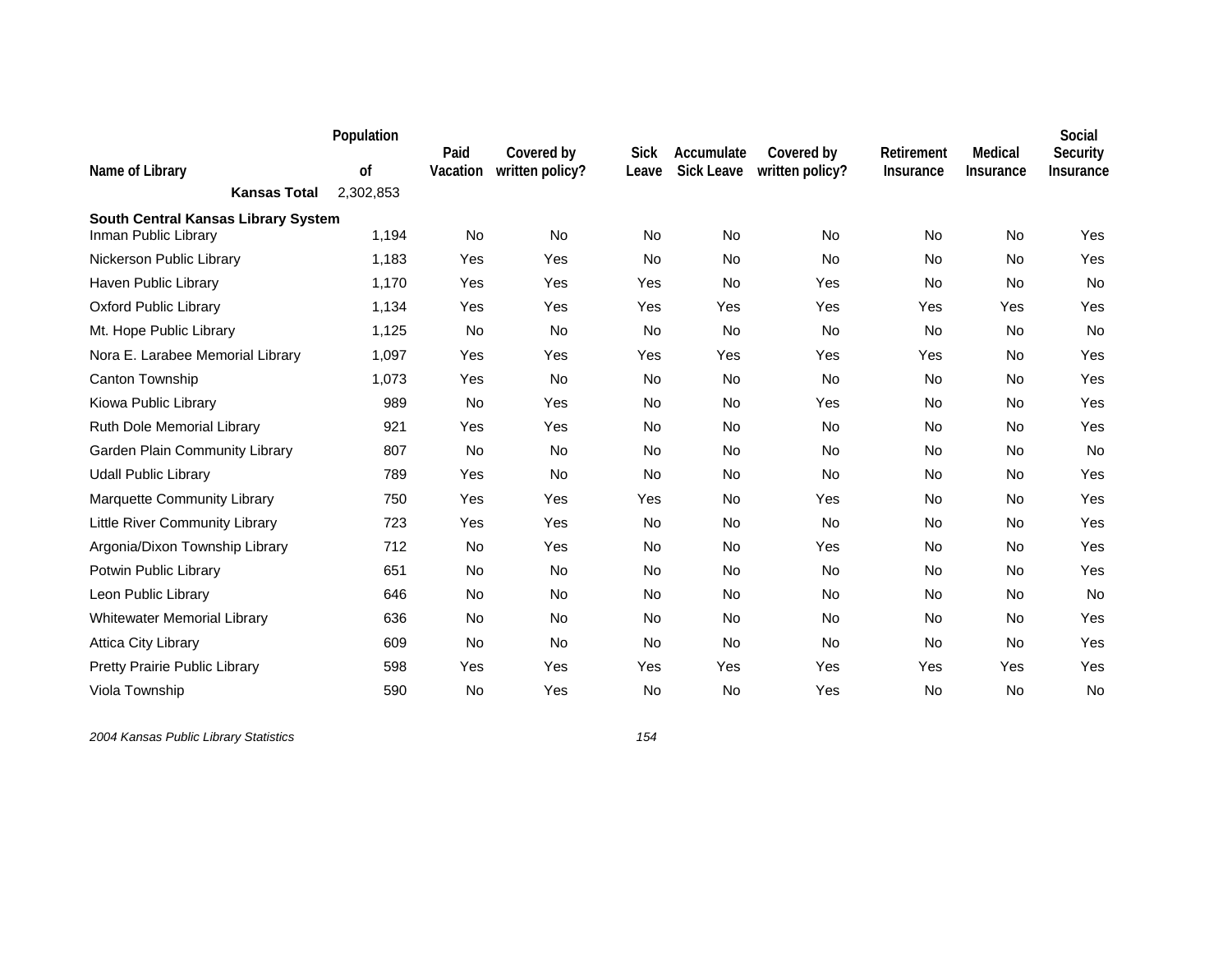|                                        | Population      | Paid      | Covered by      | <b>Sick</b> | Accumulate        | Covered by      | Retirement       | Medical          | Social<br>Security |
|----------------------------------------|-----------------|-----------|-----------------|-------------|-------------------|-----------------|------------------|------------------|--------------------|
| Name of Library<br><b>Kansas Total</b> | οf<br>2,302,853 | Vacation  | written policy? | Leave       | <b>Sick Leave</b> | written policy? | <b>Insurance</b> | <b>Insurance</b> | Insurance          |
| South Central Kansas Library System    |                 |           |                 |             |                   |                 |                  |                  |                    |
| South Haven Township Library           | 576             | <b>No</b> | <b>No</b>       | <b>No</b>   | <b>No</b>         | <b>No</b>       | <b>No</b>        | <b>No</b>        | Yes                |
| Norwich Public                         | 535             | No        | No              | No          | No                | No.             | No               | No               | Yes                |
| Macksville City Library                | 498             | Yes       | Yes             | No          | No                | No.             | No               | No               | Yes                |
| Cunningham Public Library              | 490             | No        | <b>No</b>       | No          | <b>No</b>         | <b>No</b>       | No               | No               | Yes                |
| <b>Arlington City Library</b>          | 444             | No        | <b>No</b>       | <b>No</b>   | <b>No</b>         | <b>No</b>       | <b>No</b>        | <b>No</b>        | Yes                |
| <b>Turon Community Library</b>         | 432             | Yes       | Yes             | Yes         | No                | Yes             | No               | No               | Yes                |
| Farmer Township Community Library      | 422             | <b>No</b> | <b>No</b>       | No          | <b>No</b>         | <b>No</b>       | No               | <b>No</b>        | No                 |
| <b>Walton Community Library</b>        | 298             | <b>No</b> | Yes             | No          | <b>No</b>         | Yes             | <b>No</b>        | <b>No</b>        | <b>No</b>          |
| Sylvia Public Library                  | 295             | Yes       | Yes             | Yes         | No                | Yes             | No               | No               | Yes                |
| Geneseo Public Library                 | 268             | No        | Yes             | <b>No</b>   | No                | Yes             | No               | <b>No</b>        | Yes                |
| Partridge Public Library               | 265             | Yes       | Yes             | <b>No</b>   | <b>No</b>         | Yes             | No               | <b>No</b>        | Yes                |
| Zenda Public Library                   | 206             | <b>No</b> | <b>No</b>       | <b>No</b>   | <b>No</b>         | <b>No</b>       | <b>No</b>        | <b>No</b>        | <b>No</b>          |
| <b>Wisner Library</b>                  | 202             | No        | No              | No          | No                | No.             | No               | No               | No                 |
| Hardtner Public Library                | 192             | Yes       | Yes             | Yes         | No                | Yes             | No               | No               | Yes                |

**System Total** 619,382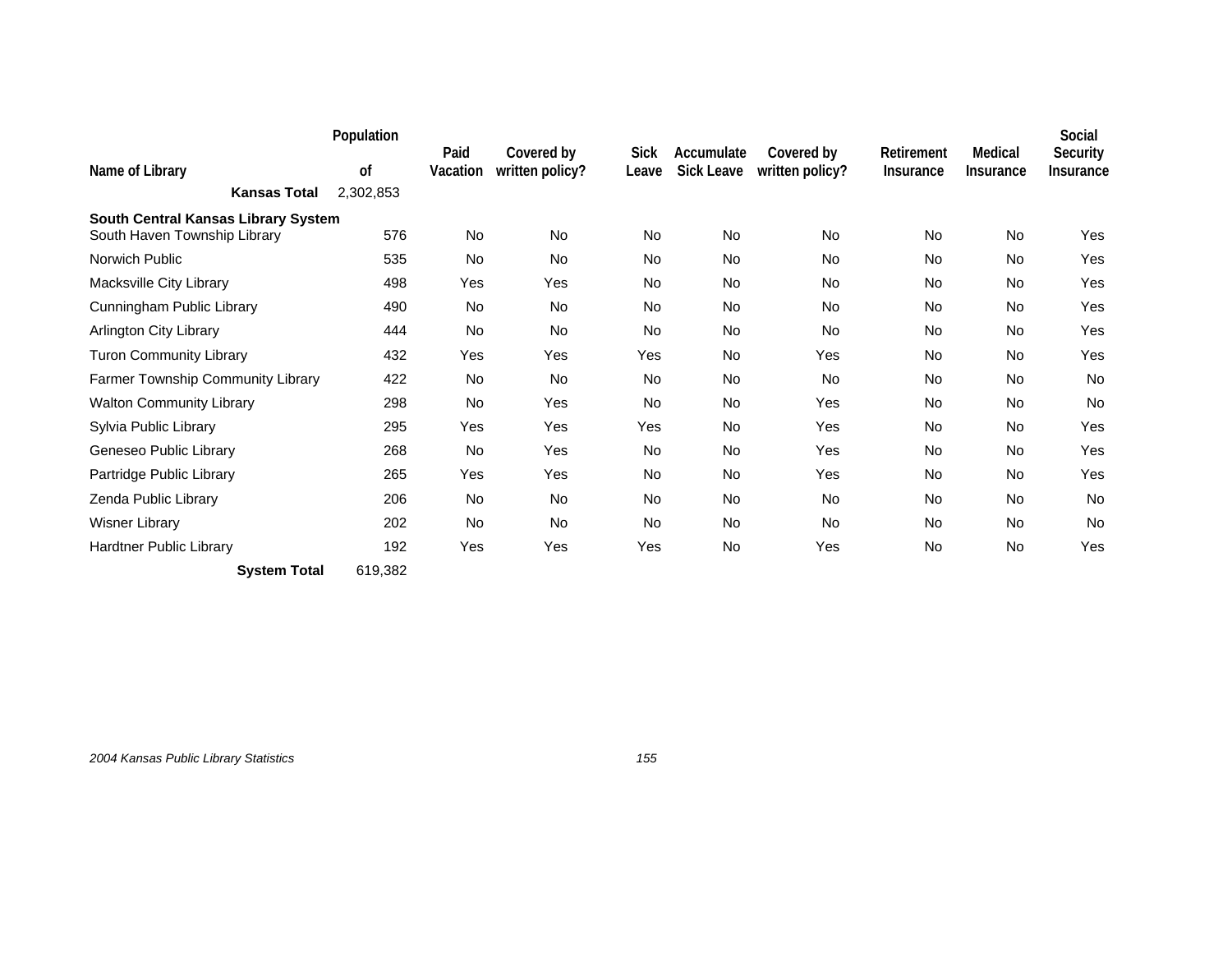|                                                                    | Population | Paid     | Covered by      | <b>Sick</b> | Accumulate        | Covered by      | Retirement       | Medical          | Social<br>Security |
|--------------------------------------------------------------------|------------|----------|-----------------|-------------|-------------------|-----------------|------------------|------------------|--------------------|
| Name of Library                                                    | 0f         | Vacation | written policy? | Leave       | <b>Sick Leave</b> | written policy? | <b>Insurance</b> | <b>Insurance</b> | Insurance          |
| <b>Kansas Total</b>                                                | 2,302,853  |          |                 |             |                   |                 |                  |                  |                    |
| <b>Southeast Kansas Library System</b><br>Pittsburg Public Library | 19,276     | Yes      | <b>Yes</b>      | Yes         | Yes               | Yes             | Yes              | Yes              | Yes                |
| Independence Public Library                                        | 13,540     | Yes      | Yes             | Yes         | Yes               | Yes             | Yes              | Yes              | Yes                |
| Parsons Public Library                                             | 11,296     | Yes      | Yes             | Yes         | Yes               | Yes             | Yes              | Yes              | Yes                |
| Coffeyville Public Library                                         | 10,472     | Yes      | Yes             | Yes         | Yes               | Yes             | Yes              | Yes              | Yes                |
| Chanute Public Library                                             | 9,053      | Yes      | Yes             | Yes         | Yes               | Yes             | Yes              | Yes              | Yes                |
| <b>Coffey County Library</b>                                       | 8,815      | Yes      | Yes             | Yes         | Yes               | Yes             | Yes              | Yes              | Yes                |
| Fort Scott Public Library                                          | 8,065      | Yes      | Yes             | Yes         | Yes               | Yes             | Yes              | Yes              | Yes                |
| Iola Public Library                                                | 6,033      | Yes      | Yes             | Yes         | Yes               | Yes             | Yes              | Yes              | Yes                |
| Johnston Public Library                                            | 4,344      | Yes      | Yes             | Yes         | Yes               | Yes             | Yes              | Yes              | Yes                |
| <b>Garnett Public Library</b>                                      | 3,388      | Yes      | Yes             | Yes         | Yes               | Yes             | Yes              | Yes              | Yes                |
| Columbus Public Library                                            | 3,286      | Yes      | Yes             | Yes         | Yes               | Yes             | Yes              | Yes              | Yes                |
| Galena Public Library                                              | 3,168      | Yes      | No              | Yes         | <b>No</b>         | No              | <b>No</b>        | <b>No</b>        | Yes                |
| Eureka Carnegie Library                                            | 2,816      | Yes      | Yes             | Yes         | Yes               | Yes             | Yes              | Yes              | Yes                |
| <b>Girard Public</b>                                               | 2,734      | Yes      | Yes             | Yes         | Yes               | Yes             | Yes              | Yes              | Yes                |
| Neodesha/W.A. Rankin Memorial                                      | 2,734      | Yes      | Yes             | Yes         | Yes               | Yes             | Yes              | Yes              | Yes                |
| Fredonia Public Library                                            | 2,520      | Yes      | Yes             | <b>No</b>   | <b>No</b>         | Yes             | No               | Yes              | No                 |
| Cherryvale Public Library                                          | 2,292      | Yes      | Yes             | <b>No</b>   | No                | <b>No</b>       | <b>No</b>        | No               | <b>No</b>          |
| Caney City Library                                                 | 2,004      | Yes      | Yes             | Yes         | <b>No</b>         | Yes             | Yes              | <b>No</b>        | Yes                |
| Oswego Public                                                      | 1,989      | Yes      | Yes             | Yes         | Yes               | Yes             | Yes              | No               | Yes                |
| Linn County Library District #1                                    | 1,974      | Yes      | Yes             | Yes         | Yes               | Yes             | No               | No               | Yes                |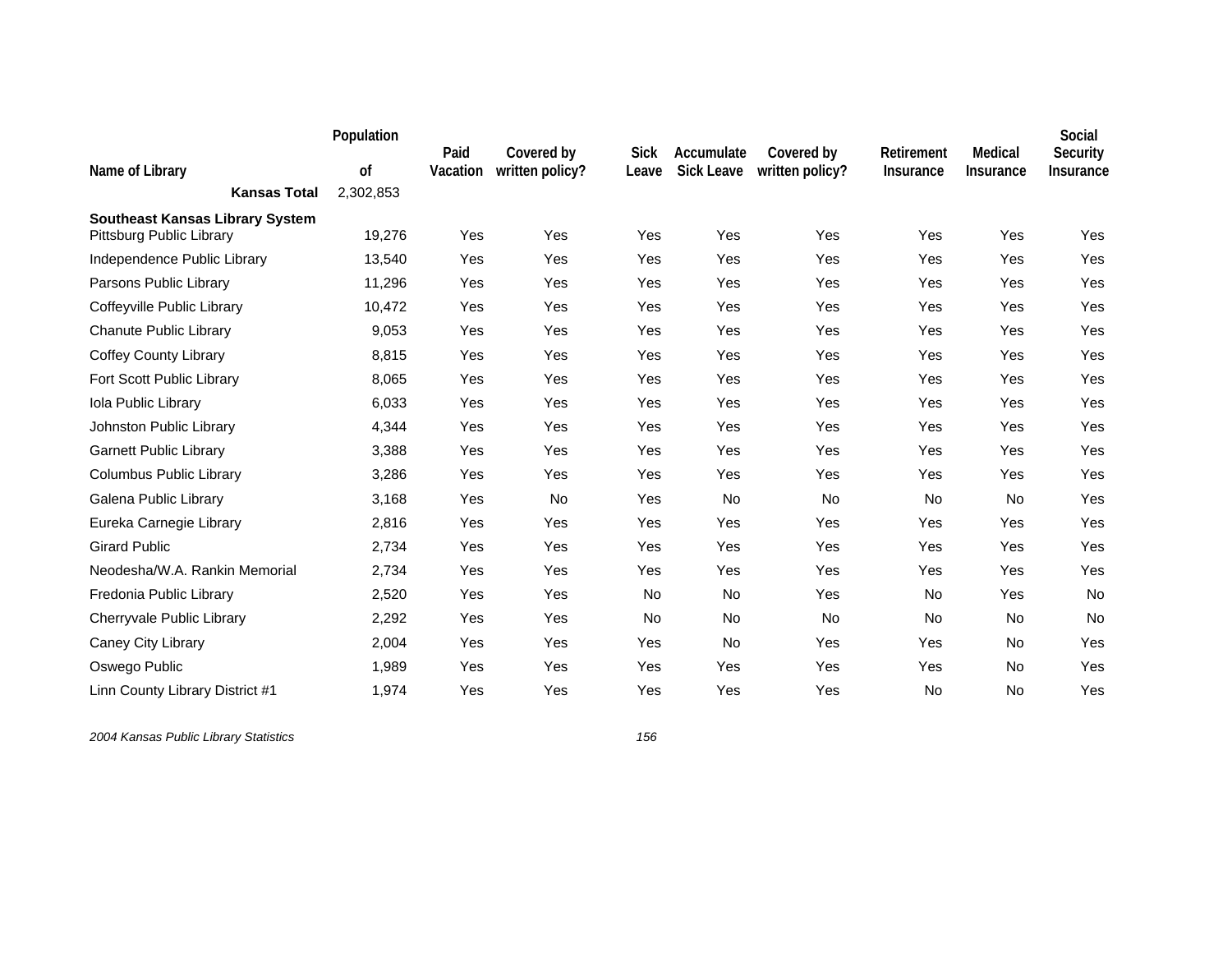|                                                                  | Population | Paid     | Covered by      | <b>Sick</b> | Accumulate        | Covered by      | Retirement | Medical          | Social<br>Security |
|------------------------------------------------------------------|------------|----------|-----------------|-------------|-------------------|-----------------|------------|------------------|--------------------|
| Name of Library                                                  | of         | Vacation | written policy? | Leave       | <b>Sick Leave</b> | written policy? | Insurance  | <b>Insurance</b> | Insurance          |
| <b>Kansas Total</b>                                              | 2,302,853  |          |                 |             |                   |                 |            |                  |                    |
| <b>Southeast Kansas Library System</b><br><b>Humboldt Public</b> | 1,926      | Yes      | Yes             | Yes         | No                | Yes             | No         | No               | Yes                |
| Linn County Library Dist #2                                      | 1,718      | Yes      | Yes             | Yes         | Yes               | Yes             | <b>No</b>  | <b>No</b>        | Yes                |
| Yates Center Public Library                                      | 1,520      | Yes      | Yes             | Yes         | Yes               | Yes             | Yes        | Yes              | Yes                |
| Arma City Library                                                | 1,508      | No       | No              | <b>No</b>   | <b>No</b>         | <b>No</b>       | No         | No               | Yes                |
| Mound City/Linn County Dist. #4                                  | 1,443      | Yes      | Yes             | No          | No                | Yes             | <b>No</b>  | No               | Yes                |
| Pleasanton Lincoln Library                                       | 1,381      | Yes      | Yes             | Yes         | Yes               | Yes             | Yes        | No               | Yes                |
| Sedan Public Library                                             | 1,288      | Yes      | <b>No</b>       | <b>No</b>   | <b>No</b>         | <b>No</b>       | No         | <b>No</b>        | Yes                |
| Chetopa City Library                                             | 1,238      | Yes      | Yes             | Yes         | No                | <b>No</b>       | <b>No</b>  | No               | Yes                |
| Erie City Public Library                                         | 1,178      | Yes      | Yes             | Yes         | Yes               | Yes             | Yes        | No               | Yes                |
| <b>Altamont Public Library</b>                                   | 1,068      | Yes      | Yes             | Yes         | Yes               | Yes             | No         | No               | Yes                |
| <b>Graves Memorial Library</b>                                   | 933        | Yes      | Yes             | Yes         | No                | Yes             | No         | No               | Yes                |
| <b>Madison Public Library</b>                                    | 822        | Yes      | Yes             | Yes         | Yes               | Yes             | Yes        | No               | Yes                |
| <b>Howard City Library</b>                                       | 786        | No       | No              | <b>No</b>   | No                | <b>No</b>       | No         | No               | Yes                |
| Weir Public Library                                              | 768        | Yes      | Yes             | <b>No</b>   | <b>No</b>         | <b>No</b>       | No         | No               | Yes                |
| Cedar Vale Memorial Library                                      | 689        | No       | No              | <b>No</b>   | No                | <b>No</b>       | No         | No               | Yes                |
| Moran Public Library                                             | 550        | Yes      | Yes             | <b>No</b>   | <b>No</b>         | <b>No</b>       | No         | No               | Yes                |
| Linn County Library Dist. #3                                     | 507        | Yes      | Yes             | Yes         | Yes               | Yes             | No         | No               | Yes                |
| Thayer Friday Reading Club City Library                          | 499        | Yes      | Yes             | No          | No                | No              | No         | No               | Yes                |
| Altoona Public Library                                           | 483        | Yes      | Yes             | Yes         | No                | <b>No</b>       | No         | No               | Yes                |
| Moline Public Library                                            | 443        | No       | No              | No          | No                | No              | No         | No               | Yes                |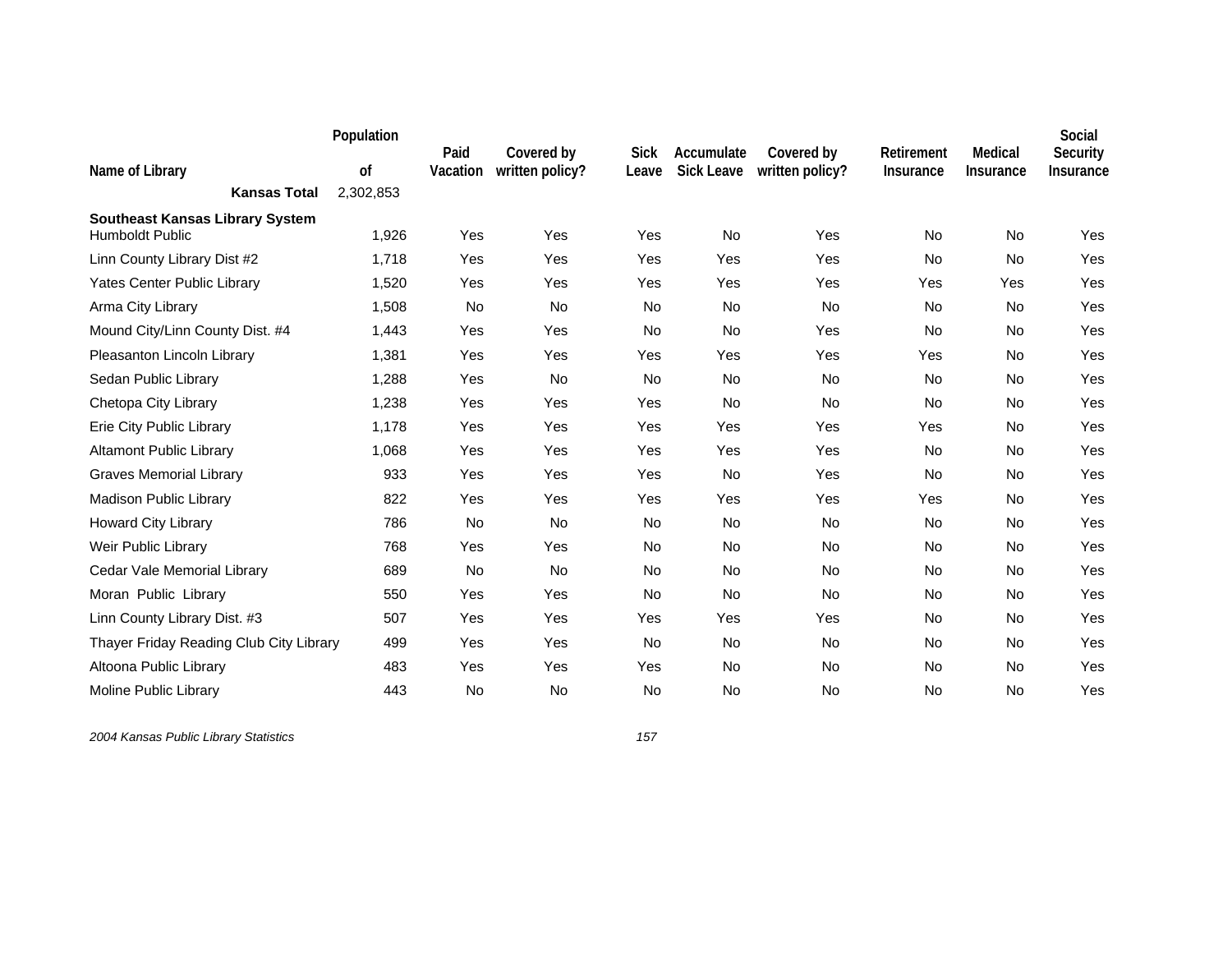|                                                                      | Population |                  |                               |                      |                                 |                               |                                |                             | Social                |
|----------------------------------------------------------------------|------------|------------------|-------------------------------|----------------------|---------------------------------|-------------------------------|--------------------------------|-----------------------------|-----------------------|
| Name of Library                                                      | 0f         | Paid<br>Vacation | Covered by<br>written policy? | <b>Sick</b><br>Leave | Accumulate<br><b>Sick Leave</b> | Covered by<br>written policy? | Retirement<br><b>Insurance</b> | Medical<br><b>Insurance</b> | Security<br>Insurance |
| <b>Kansas Total</b>                                                  | 2,302,853  |                  |                               |                      |                                 |                               |                                |                             |                       |
| <b>Southeast Kansas Library System</b><br><b>Mccune City Library</b> | 426        | Yes              | Yes                           | Yes                  | <b>No</b>                       | Yes                           | <b>No</b>                      | <b>No</b>                   | Yes                   |
| Edna Public Library                                                  | 420        | Yes              | Yes                           | Yes                  | Yes                             | Yes                           | No                             | No                          | Yes                   |
| Mound Valley Library                                                 | 414        | No               | No                            | <b>No</b>            | No                              | <b>No</b>                     | No                             | No                          | No                    |
| Colony City Library                                                  | 395        | Yes              | Yes                           | Yes                  | <b>No</b>                       | Yes                           | No                             | No                          | Yes                   |
| Longton Public Library                                               | 382        | Yes              | Yes                           | Yes                  | <b>No</b>                       | Yes                           | <b>No</b>                      | <b>No</b>                   | <b>No</b>             |
| <b>Bronson Public Library</b>                                        | 341        | Yes              | Yes                           | Yes                  | Yes                             | Yes                           | No                             | No                          | Yes                   |
| Hamilton City Library                                                | 328        | Yes              | Yes                           | <b>No</b>            | <b>No</b>                       | <b>No</b>                     | No                             | No                          | Yes                   |
| <b>Toronto Public Library</b>                                        | 296        | Yes              | Yes                           | <b>No</b>            | <b>No</b>                       | Yes                           | <b>No</b>                      | No                          | Yes                   |
| Prescott City Library                                                | 281        | Yes              | Yes                           | No                   | No                              | Yes                           | No                             | No                          | Yes                   |
| Grenola Public                                                       | 224        | No               | Yes                           | No.                  | No                              | Yes                           | No                             | No                          | Yes                   |
| <b>Walnut Public Library</b>                                         | 221        | <b>No</b>        | <b>No</b>                     | <b>No</b>            | <b>No</b>                       | <b>No</b>                     | No                             | No                          | Yes                   |
| Fall River Public Library                                            | 153        | No               | <b>No</b>                     | <b>No</b>            | <b>No</b>                       | Yes                           | No                             | No                          | Yes                   |
| <b>Hepler City Library</b>                                           | 153        | No               | Yes                           | <b>No</b>            | No                              | Yes                           | No                             | No                          | <b>No</b>             |
| Savonburg Public Library                                             | 91         | No               | Yes                           | No                   | No                              | Yes                           | No                             | No                          | Yes                   |
| Havana Library                                                       | 86         | <b>No</b>        | <b>No</b>                     | <b>No</b>            | <b>No</b>                       | <b>No</b>                     | No                             | <b>No</b>                   | Yes                   |
| <b>System Total</b>                                                  | 144,758    |                  |                               |                      |                                 |                               |                                |                             |                       |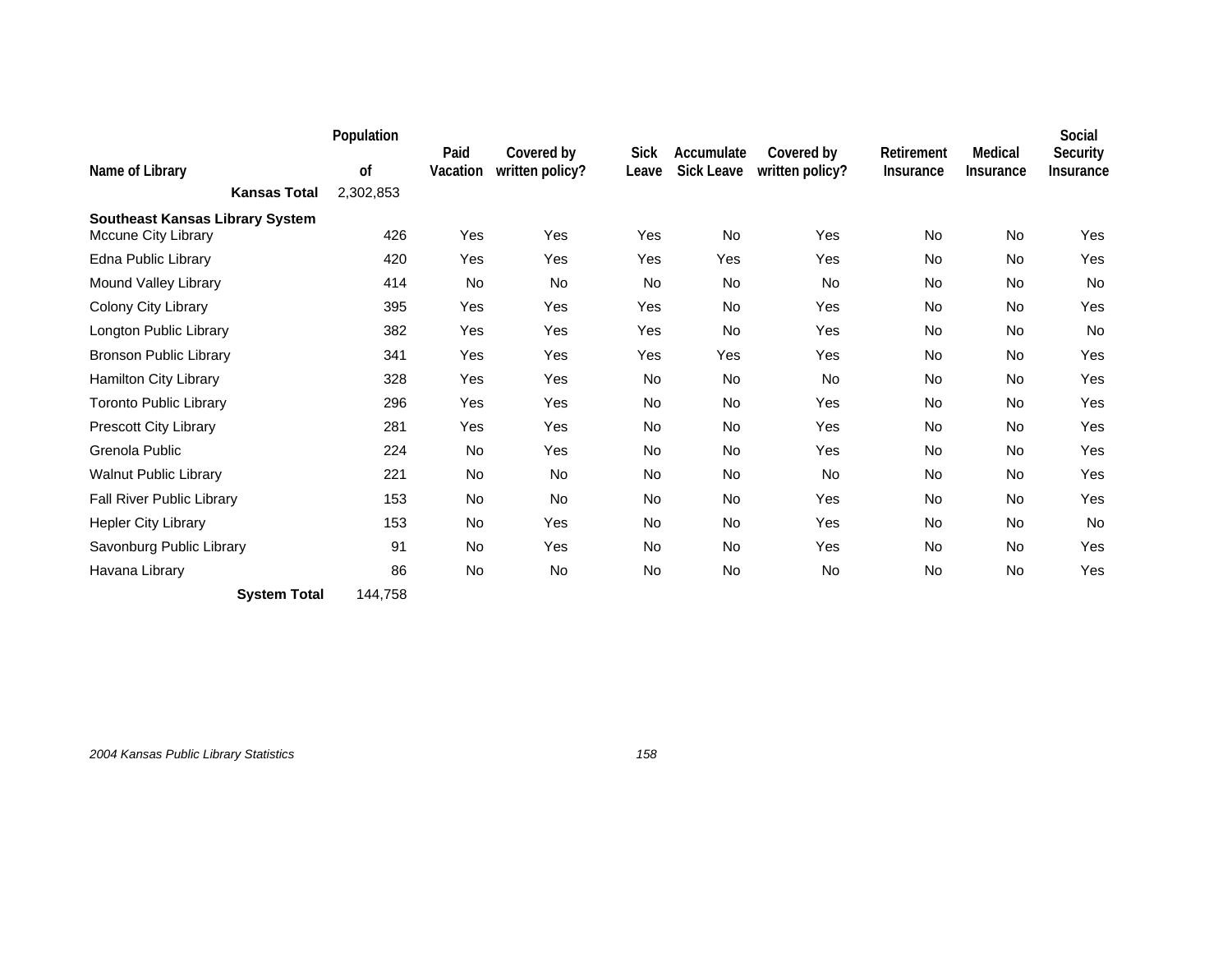|                                                                               | Population | Paid     | Covered by      | <b>Sick</b> | Accumulate        | Covered by      | Retirement | Medical          | Social<br>Security |
|-------------------------------------------------------------------------------|------------|----------|-----------------|-------------|-------------------|-----------------|------------|------------------|--------------------|
| Name of Library                                                               | 0f         | Vacation | written policy? | Leave       | <b>Sick Leave</b> | written policy? | Insurance  | <b>Insurance</b> | Insurance          |
| <b>Kansas Total</b>                                                           | 2,302,853  |          |                 |             |                   |                 |            |                  |                    |
| <b>Southwest Kansas Library System</b><br><b>Finney County Public Library</b> | 39,176     | Yes      | Yes             | Yes         | Yes               | Yes             | Yes        | Yes              | Yes                |
| Dodge City Public Library                                                     | 25,568     | Yes      | Yes             | Yes         | Yes               | Yes             | Yes        | Yes              | Yes                |
| Liberal Memorial Library                                                      | 20,067     | Yes      | Yes             | Yes         | Yes               | Yes             | Yes        | Yes              | Yes                |
| <b>Grant County Library</b>                                                   | 7,745      | Yes      | Yes             | Yes         | Yes               | Yes             | Yes        | Yes              | Yes                |
| <b>Stevens County Library</b>                                                 | 5,389      | Yes      | Yes             | Yes         | Yes               | Yes             | Yes        | Yes              | Yes                |
| Scott County Library                                                          | 4,806      | Yes      | Yes             | Yes         | No                | Yes             | No         | No               | Yes                |
| Kearny County Library                                                         | 4,591      | Yes      | Yes             | Yes         | Yes               | Yes             | Yes        | Yes              | Yes                |
| Elkhart/Morton County Library                                                 | 3,317      | Yes      | Yes             | Yes         | Yes               | Yes             | Yes        | Yes              | Yes                |
| Haskell Township Library                                                      | 3,049      | Yes      | Yes             | Yes         | Yes               | Yes             | Yes        | Yes              | Yes                |
| Hamilton County Public Library                                                | 2,666      | Yes      | Yes             | Yes         | Yes               | Yes             | Yes        | Yes              | Yes                |
| <b>Wichita County Library</b>                                                 | 2,447      | Yes      | Yes             | Yes         | Yes               | Yes             | Yes        | No               | Yes                |
| <b>Stanton County Public Library</b>                                          | 2,404      | Yes      | Yes             | Yes         | Yes               | Yes             | Yes        | Yes              | Yes                |
| Cimarron City Library                                                         | 2,036      | Yes      | Yes             | Yes         | Yes               | Yes             | Yes        | Yes              | Yes                |
| Dighton/Lane County Library                                                   | 1,946      | Yes      | Yes             | Yes         | Yes               | Yes             | Yes        | No               | Yes                |
| Dudley Township Library                                                       | 1,775      | No       | No              | <b>No</b>   | No                | <b>No</b>       | <b>No</b>  | No               | No                 |
| Meade Public Library                                                          | 1,658      | Yes      | Yes             | Yes         | Yes               | Yes             | Yes        | No               | Yes                |
| Montezuma Township Library                                                    | 1,645      | No       | No              | <b>No</b>   | No                | <b>No</b>       | <b>No</b>  | <b>No</b>        | Yes                |
| Kinsley                                                                       | 1,551      | Yes      | Yes             | Yes         | Yes               | Yes             | Yes        | Yes              | Yes                |
| <b>Greeley County Public Library</b>                                          | 1,420      | Yes      | Yes             | <b>No</b>   | No                | Yes             | Yes        | No               | Yes                |
| Ness City Public Library                                                      | 1,403      | Yes      | Yes             | Yes         | Yes               | Yes             | Yes        | Yes              | Yes                |